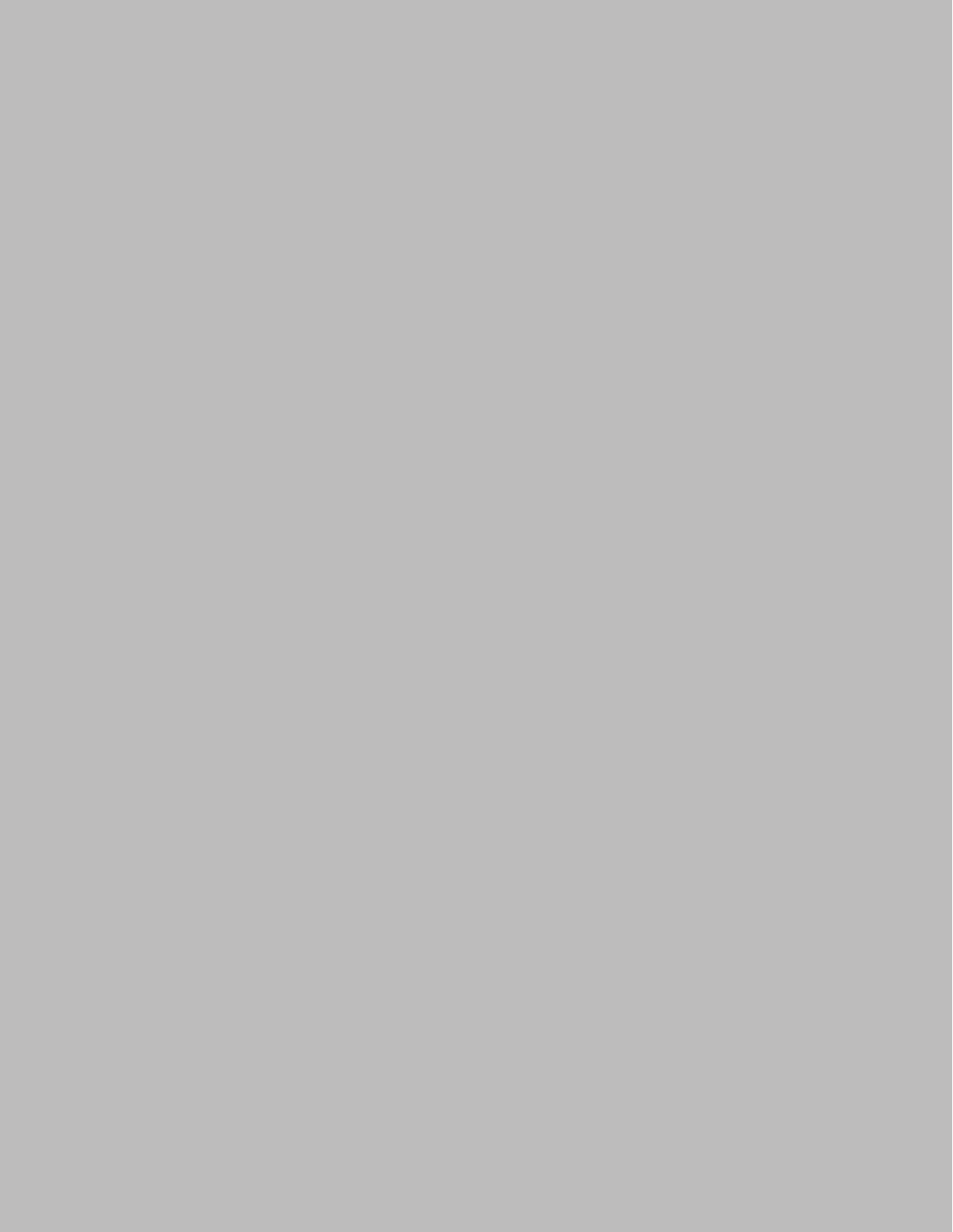**<sup>C</sup> <sup>H</sup> <sup>A</sup> PTER** 2

# **Accountable care organizations**

## **Chapter summary**

As part of a broader discussion of options for reforming Medicare's health care delivery system, the Commission and others have introduced the concept of holding a set of providers responsible for the health care of a population of Medicare beneficiaries (CBO 2008, Fisher et al. 2009a, MedPAC 2008). We refer to this set of providers as an accountable care organization (ACO).

In our model, the ACO would consist of primary care physicians, specialists, and at least one hospital. It could be formed from an integrated delivery system, a physician–hospital organization, or an academic medical center. The defining characteristic of ACOs is that a set of physicians and hospitals accept joint responsibility for the quality of care and the cost of care received by the ACO's panel of patients. The goal is to create an incentive for providers in the ACO to constrain volume growth while improving the quality of care. If the ACO achieves both quality and cost targets, its members receive a bonus. If it fails to meet both quality and cost targets, its members could face lower

#### **In this chapter**

- Why Medicare may want accountable care organizations
- A voluntary, bonus-only ACO
- A mandatory, bonus-andwithhold ACO
- Comparing the voluntary and mandatory ACO models
- Common design issues for voluntary and mandatory ACOs
- Under what conditions will an ACO policy reduce Medicare spending?
- How much uncertainty is there in projections of savings?
- How would ACOs relate to other MedPAC policy initiatives?
- ACOs' relationship with private insurers
- **Conclusions**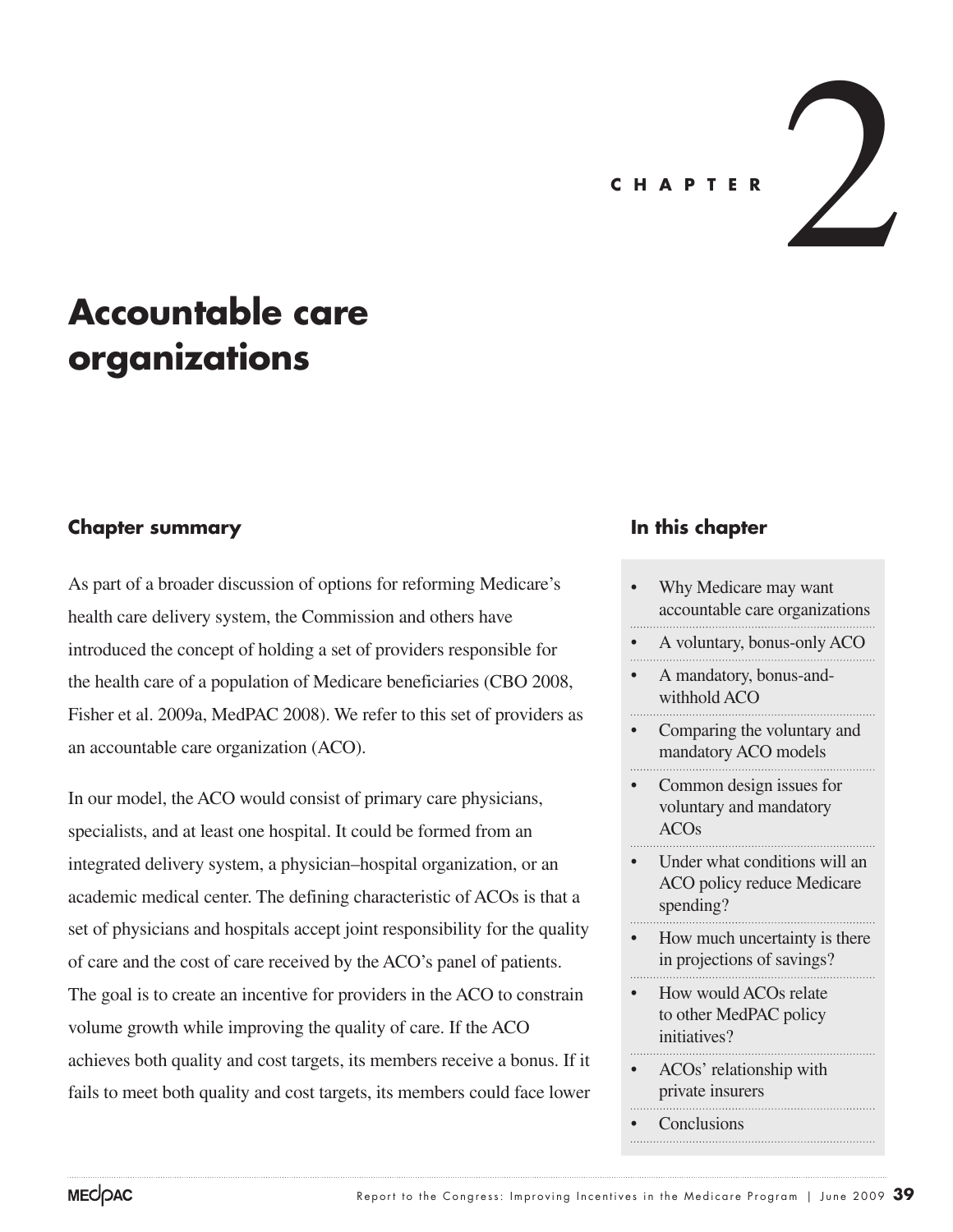Medicare payments. These financial incentives may lead to slower growth in Medicare spending.

This chapter provides an overview of two variations on the ACO model one in which providers volunteer to form an ACO and one in which participation is mandatory. To induce physicians and hospitals to volunteer to form an ACO, Medicare would have to provide the physicians with a significant upside reward and very little (if any) downside penalty. For that reason, the voluntary ACO model we discuss is a bonus-only design. The current Physician Group Practice (PGP) demonstration provides an example of how a bonus-only voluntary ACO design might work. The demonstration has achieved quality objectives, but whether the demonstration has actually generated savings for the Medicare program is debatable. Generating savings may require larger incentives to constrain capacity and volume growth.

Implementation of a voluntary, bonus-only model would require bonuses large enough to offset the current incentive in the fee-for-service (FFS) payment system to increase volume. To fund bonuses of this magnitude, FFS rate increases would have to be constrained. By constraining FFS Medicare payment rates to fund larger ACO bonuses, Medicare would create an environment in which providers would want to form ACOs and would be rewarded when they constrained volume growth and improved the quality of care.

A mandatory model could have both bonuses for good performance and penalties for poor performance. In this model, shared savings and the penalties could fund the bonuses.

On the basis of our work developing an ACO model, we arrive at the following conclusions:

ACOs would have to be fairly large (at least 5,000 patients) to make it possible to distinguish actual improvement from random variation on a reasonably consistent basis.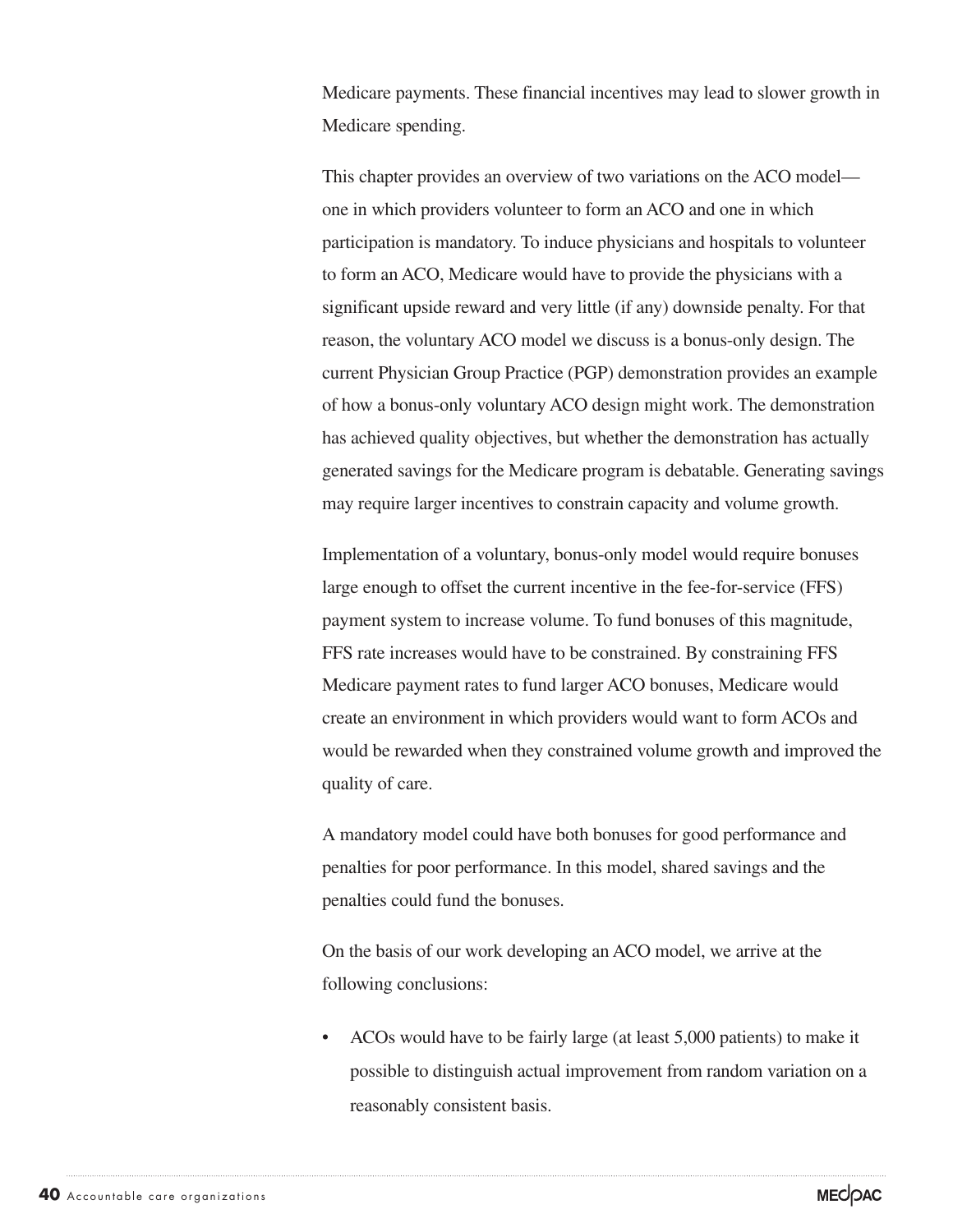- Each ACO should have a spending target set in advance. One approach is to set the ACO's spending target based on its past experience plus a national allowance for spending growth per capita (e.g., a fixed dollar amount of \$500). This proposal differs from some others in that the growth allowance is not affected by the ACO's historical level of spending. Over time using a single national growth allowance could compress regional variation in spending per capita. An alternative approach is to set a lower allowance in high-service-use areas and a higher allowance in low-service-use areas. This alternative would place greater pressure to constrain volume on areas with historically high utilization.
- Savings would result primarily from ACOs' incentive to change overall practice patterns and eventually constrain capacity. Therefore, successful ACOs will need to have a formal organization and structure that allows them to make joint decisions on capacity.
- To overcome incentives in FFS payment systems to expand capacity and volume, a large share of the patients in a physician's practice would need to be in an ACO. To achieve this critical mass, private insurers may have to join Medicare in providing ACO-type incentives to constrain capacity.
- In a voluntary, bonus-only ACO model, some providers will receive bonuses for "shared savings" stemming from favorable random variation rather than from the ACO's efforts to reduce spending growth. Currently, in the absence of ACOs, Medicare keeps all the "savings" from favorable random variation. Unless Medicare's share of true savings from ACOs' efforts to reduce spending exceeds the cost of bonuses paid due to random variation, Medicare spending will not be reduced. In part for this reason, under a voluntary, bonus-only model, FFS Medicare payment rates will likely have to be constrained.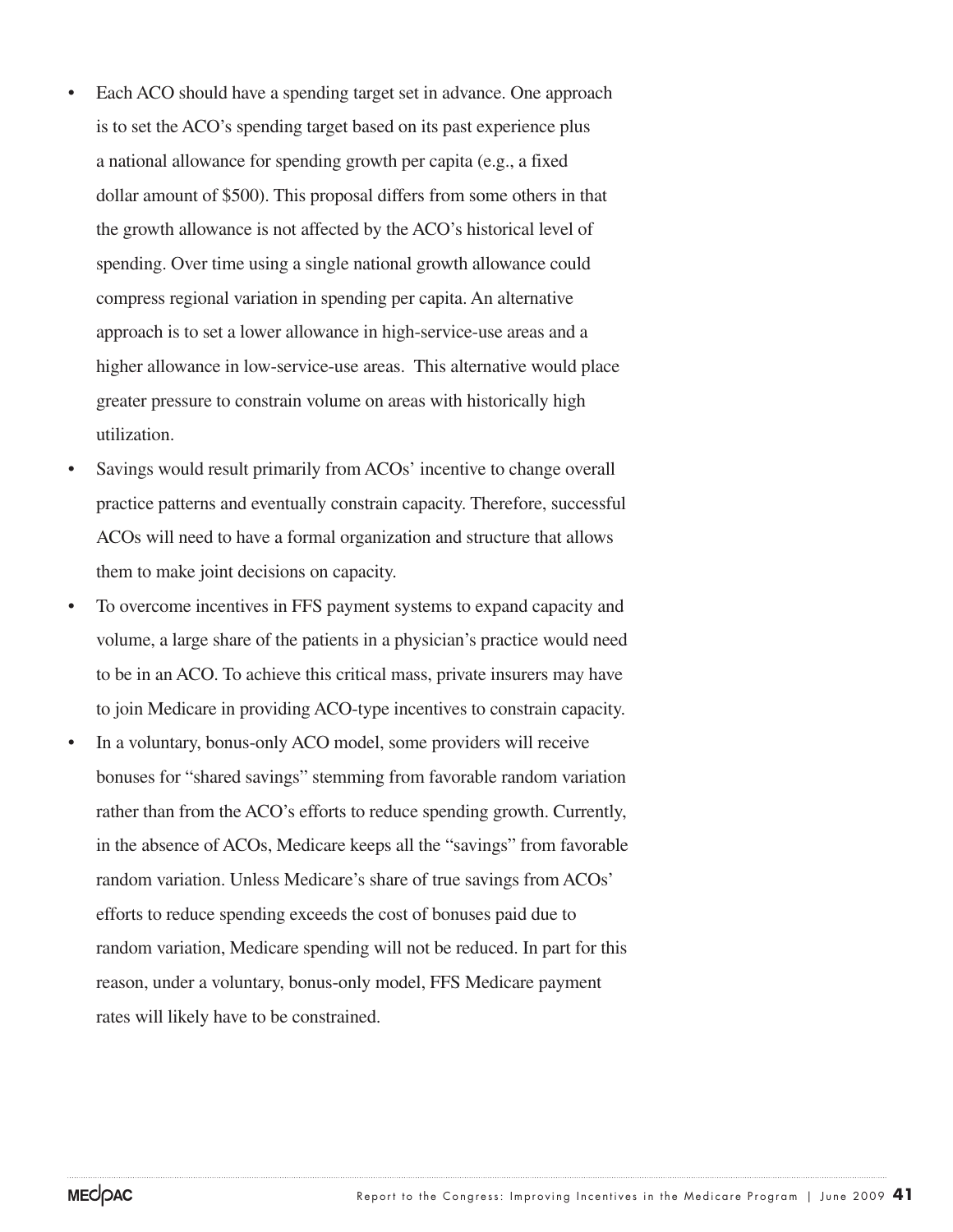• Under a mandatory, bonus-and-penalty model, the bonuses could be funded by the combination of true shared savings and a penalty assessed on poor performers. Under this model, ACOs with high cost and low quality scores would lose their withhold and in effect receive lower Medicare payment rates.

ACOs should be viewed as just one tool that can be used to induce change in the health care delivery system. The ACO's role is to create a set of incentives strong enough to overcome the incentives in the FFS system to drive up volume without improving quality. The degree to which ACOs will succeed in counterbalancing the current incentive for volume growth is uncertain. However, there is no uncertainty in the need to create a new set of incentives. The current unrestrained FFS payment system has created a rate of volume growth that is unsustainable. ■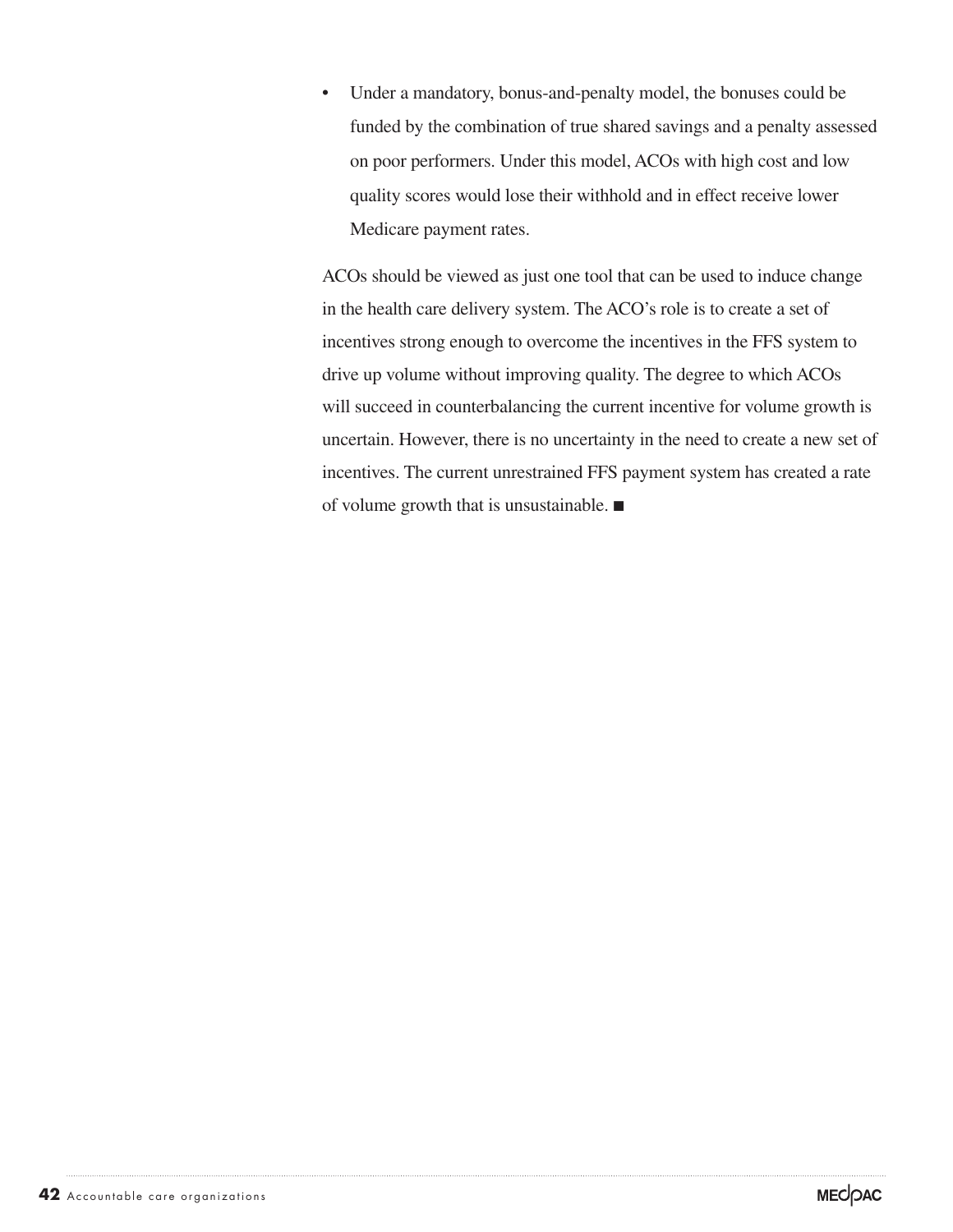As part of a broader discussion of options for reforming Medicare's health care delivery system, the Commission and others have introduced the concept of holding a set of fee-for-service (FFS) providers responsible for the health care of a population of Medicare beneficiaries (CBO 2008, Fisher et al. 2009a, MedPAC 2008). We refer to this set of providers as an accountable care organization (ACO).

In this chapter we first outline why Medicare may want ACOs. Next, we discuss two potential models: a voluntary, bonus-only model and a mandatory model with bonuses and withholds. We then outline some challenges and design issues common to both models. We conclude by discussing how ACOs relate to other Commission policy initiatives.

## **Why Medicare may want accountable care organizations**

The current trajectory of Medicare spending is unsustainable. By definition, something unsustainable cannot continue. The question is: What mechanisms should Medicare use to change the spending trajectory? The establishment of ACOs could provide Medicare with an additional mechanism to help achieve sustainability in concert with other reforms.

ACOs will create a system of incentives that tie provider payments to quality and resource use. The objectives are to improve the quality of care, enhance the sustainability of the Medicare program, and reduce the regional variation in care by lowering the use of unnecessary services in high-use areas. The system of incentives in an ACO system should encourage cooperation among physicians and hospitals and could be structured to give providers in high-use areas a strong incentive to constrain capacity growth and reduce the volume of unnecessary care. For example, ACOs could provide health care systems that are currently operating at full capacity an incentive to improve outpatient care and reduce unnecessary hospital admissions rather than spend their capital on expanding hospital capacity.

Under our ACO concept, a group of physicians teamed with a hospital would have joint responsibility for the quality and cost of care provided to a large Medicare patient population.<sup>1</sup> By making providers jointly responsible for quality and cost metrics, ACOs would be expected to improve the coordination of care and

reduce duplication of services. Because ACOs would take responsibility for resource use, Medicare could constrain health care spending by using a system of bonuses and, in some cases, withholds. This system would be designed to counterbalance the incentives under FFS payment to increase volume.

Constraining Medicare spending growth will always be difficult. Slower growth in Medicare spending means slower growth in provider revenue. However, reduced revenue growth does not have to mean reduced net income. Providers could compensate for slower revenue growth by restraining their costs (e.g., not purchasing an MRI machine) and by sharing in the savings from reductions in Medicare spending. By giving physicians and hospitals a way to increase their income through ACO-wide quality improvement and reducing unnecessary services, the Medicare system would gain a way to constrain spending other than through the blunt instrument of lowering FFS updates. We look at two models to accomplish this goal: a voluntary, bonus-only model and a mandatory, bonus-and-withhold model.

## **A voluntary, bonus-only ACO**

We define an ACO as a combination of a hospital, primary care physicians, and specialists. The ACO should be able to provide primary care as well as basic medical and surgical inpatient care. Potential ACOs include: integrated delivery systems, physician–hospital organizations, a hospital plus multispecialty groups, and a hospital teamed with independent practices. While ACO models proposed by others have some differences (they may omit the hospital), in all ACO models the providers in the ACO are held accountable for total Medicare spending and quality of care for a defined patient population while continuing to be paid on a FFS basis.

In a voluntary ACO model, Medicare would inform all physicians and hospitals of their current relationships based on Medicare claims data. Physicians and a hospital could then organize and choose to be considered by Medicare as an ACO. Medicare would assign patients to the ACO based on the primary care physician who provided the plurality of the patient's office visits (Figure 2-1, p. 44). Primary care physicians would volunteer to associate with a hospital and other physicians who they believe could most improve the value of the care their patients receive. The physicians and hospital would then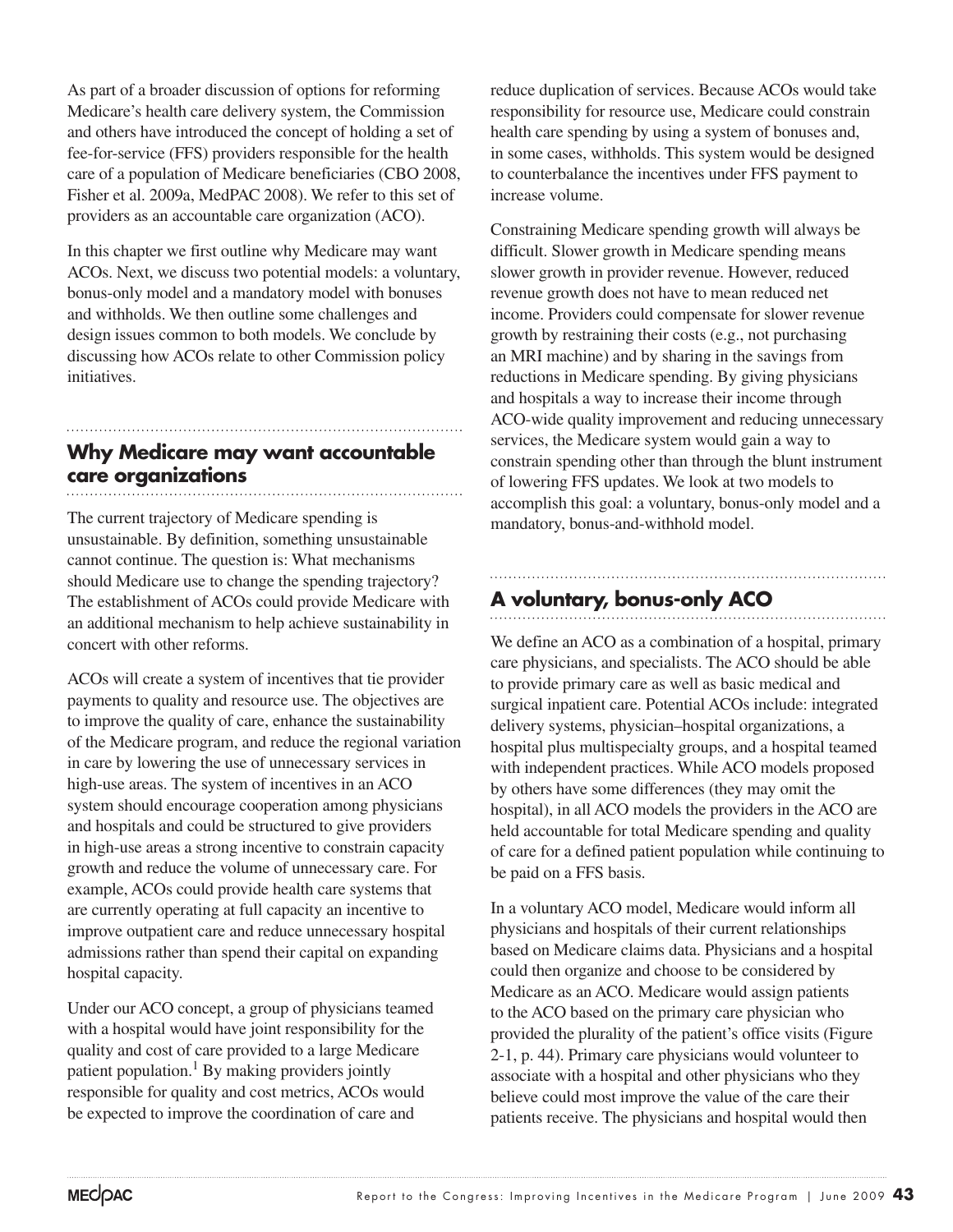**FIGURE 2–12-1 F i gure**

#### **Assignment of patients to an ACO via primary care providers**



be eligible for bonuses based on their ACO's performance, and their incentives would be aligned. Hospitals and physicians that were already part of an integrated delivery system or a physician–hospital organization would find it easier to become ACOs. Other hospitals would have to join with multispecialty groups or independent practices. Medicare would not prejudge which structure works best.

In Figure 2-1 we illustrate the assignment of four patients to an ACO. The two primary care physicians, the surgeon, and the hospital have agreed to form an ACO. By doing so, they agree to be held responsible for the quality of care and all the Medicare spending for the ACO's patients. The patients can see any physician they choose. However, if they mainly use primary care physicians in the ACO, then they will be assigned to that ACO. (The patients may have to be assigned by the affiliation of the specialists they see if they have not seen a primary care physician in recent years.) Using a similar system, Elliot Fisher and colleagues found that patients' assignment to an ACO was relatively stable; in the year following assignment, 83 percent of patients continued to see physicians affiliated with the same ACO (Fisher et al. 2009a).

Providers in voluntary ACOs would continue to be paid standard FFS Medicare payment rates.<sup>2</sup> Bonuses would depend on meeting both spending and quality targets, which would be set as discussed later.

## **Setting spending targets for ACOs**

In setting ACOs' spending targets, Medicare would need to address geographic variation in spending per beneficiary. Use of Medicare services is substantially higher in some regions of the country than in others. To allow providers in all regions (high- and low-use areas) to potentially benefit from the ACO model, the financial incentives would need to be based on changes in spending rather than on levels of spending. However, in measuring changes in spending, low-resource-use ACOs could be disadvantaged, as they would have fewer opportunities for efficiency gains.

To address this concern, every ACO could have an allowance for spending growth per capita that is adjusted for area wage rates—but not for regional differences in utilization. A fixed allowance (e.g., \$500 per capita) would represent a larger percentage change in annual spending in low-spending areas than in high-spending areas. For example (assuming that quality targets are met), an ACO with per capita spending of \$7,000 and a spending growth allowance of \$500 would receive bonuses if spending growth were below 7 percent (\$500/\$7,000). In contrast, an ACO that was spending \$10,000 per patient would have to bring spending growth to below 5 percent (\$500/\$10,000) to obtain a bonus. Adjustments could be made for area wages, patient severity, and other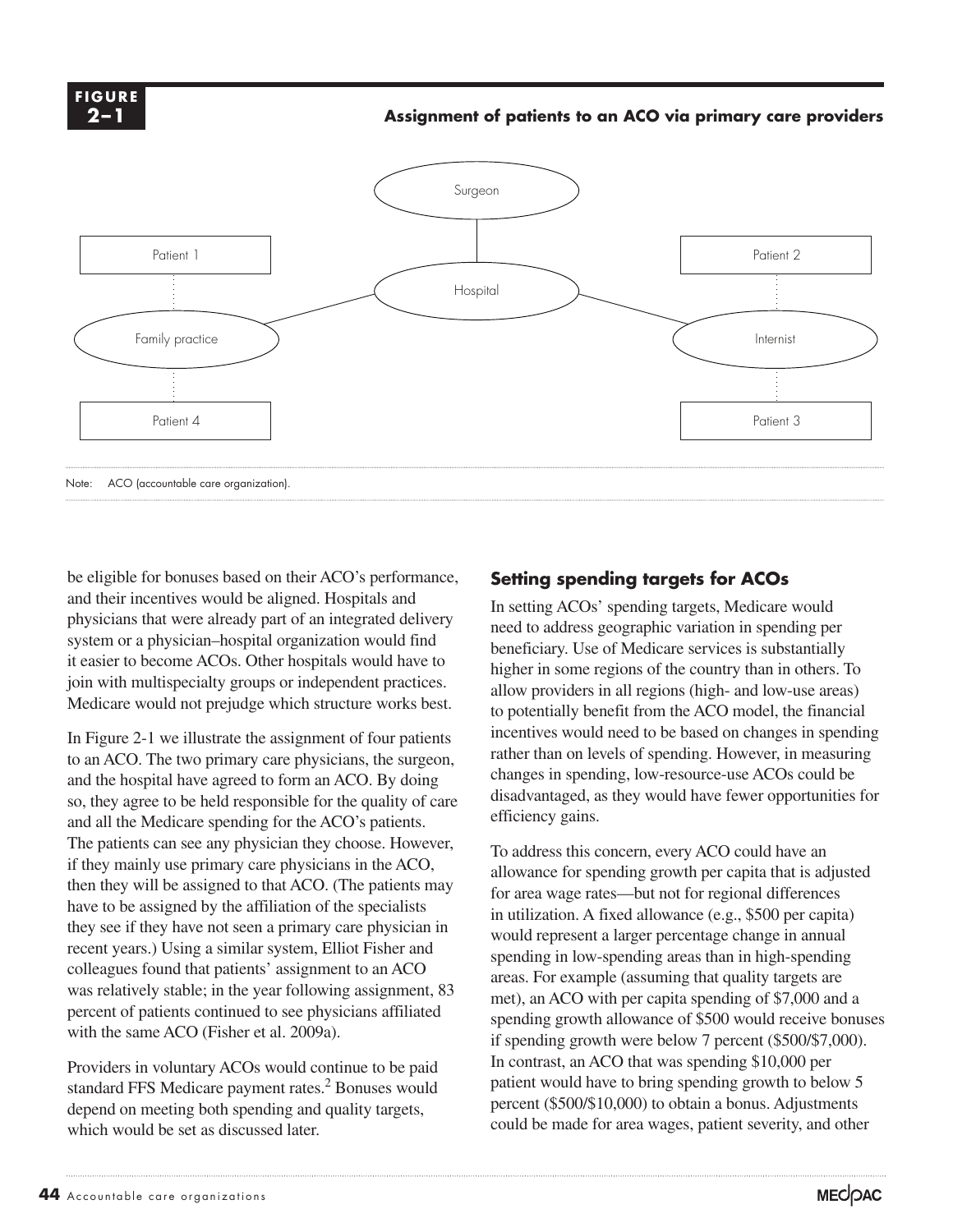#### **2–1 Potential method for setting ACO-specific Medicare spending targets**

|                                      |                                               | Spending targets for ACOs with<br>different base spending levels |                    |                     |
|--------------------------------------|-----------------------------------------------|------------------------------------------------------------------|--------------------|---------------------|
|                                      | <b>National</b><br>average<br>\$10,000<br>500 | Low-use ACO                                                      | <b>Average ACO</b> | <b>High-use ACO</b> |
| Base spending per capita             |                                               | \$7,000                                                          | \$10,000           | \$12,000            |
| Dollar allowance for spending growth |                                               | 500                                                              | 500                | 500                 |
| Target spending                      | 10.500                                        | 7.500                                                            | 10.500             | 12,500              |
| Percent increase                     | 5.0%                                          | 71%                                                              | 5.0%               | 4.2%                |
|                                      |                                               |                                                                  |                    |                     |

Note: ACO (accountable care organization). For purposes of illustration, the example's input costs and average risk scores for the beneficiaries in the ACOs are assumed to be the national average of 1.0. A \$500 spending allowance is used purely for illustrative purposes.

factors outside the ACO's control, but no adjustment for regional differences in utilization would affect the fixed dollar allowance (Table 2-1). For purposes of illustration, the example's input costs and average risk scores for the beneficiaries in the ACOs are assumed to be the national average of 1.

The purpose of the low-use ACO having a higher percentage increase than the national average is to reward the ACO for its historically low resource use. The fixed dollar allowance puts the high-use ACO under greater pressure to meet its target through efficiency gains. Reductions at the high-use ACO should be possible given the ACO's high starting level of resource use. An alternative approach, which places even greater pressure on high-utilization areas to constrain volume, is to set a lower dollar allowance in high-service-use areas and a higher dollar allowance in low-service-use areas.

The Congress would retain control over the growth allowance, just as it now controls updates to prospective payment rates. The allowance could be adjusted based on the need to constrain Medicare spending. Lowering the spending growth allowance could be seen as an alternative to the more blunt approach of cutting payment rates.

#### **Setting quality targets for ACOs**

Medicare would also give ACOs a financial incentive to maintain or improve the quality of care provided to beneficiaries for whom they are responsible. While initial sets of quality metrics may be primarily process measures with a limited set of outcomes, quality metrics could eventually include mortality, hospital admissions

that could have been avoided through better ambulatory care, readmissions, patient satisfaction, additional clinical outcomes, and improvements in functionality. The quality targets could be aggregated into a weighted quality score. The ACO bonus structure could require that both quality and spending targets be met to achieve bonuses. These targets would be used in the voluntary, bonus-only ACO model described previously and the mandatory, bonusand-withhold ACO model we describe next.

## **A mandatory, bonus-and-withhold ACO**

In a mandatory model, CMS would assign physicians and patients to a hospital, and that set of providers would define the ACO. On the basis of Medicare claims, all physicians would be assigned to an ACO according to which hospital the physician primarily worked in or which hospital the plurality of the physician's patients used if the physician did not do any inpatient work (the extended hospital medical staff model) (Fisher et al. 2009a). CMS would also assign each patient to the primary care physician who provided the plurality of the patient's office visits. Because the physician would be linked to an ACO, the patients assigned to the physician would be linked to the ACO as well. The providers in the mandatory ACO might not have any contractual or other relationship and may be unaware of their status until Medicare informs them. In a sense, they would be a virtual ACO—a construct, not an actual entity. Nonetheless, they would be subject to bonuses and penalties based on their joint performance as an ACO.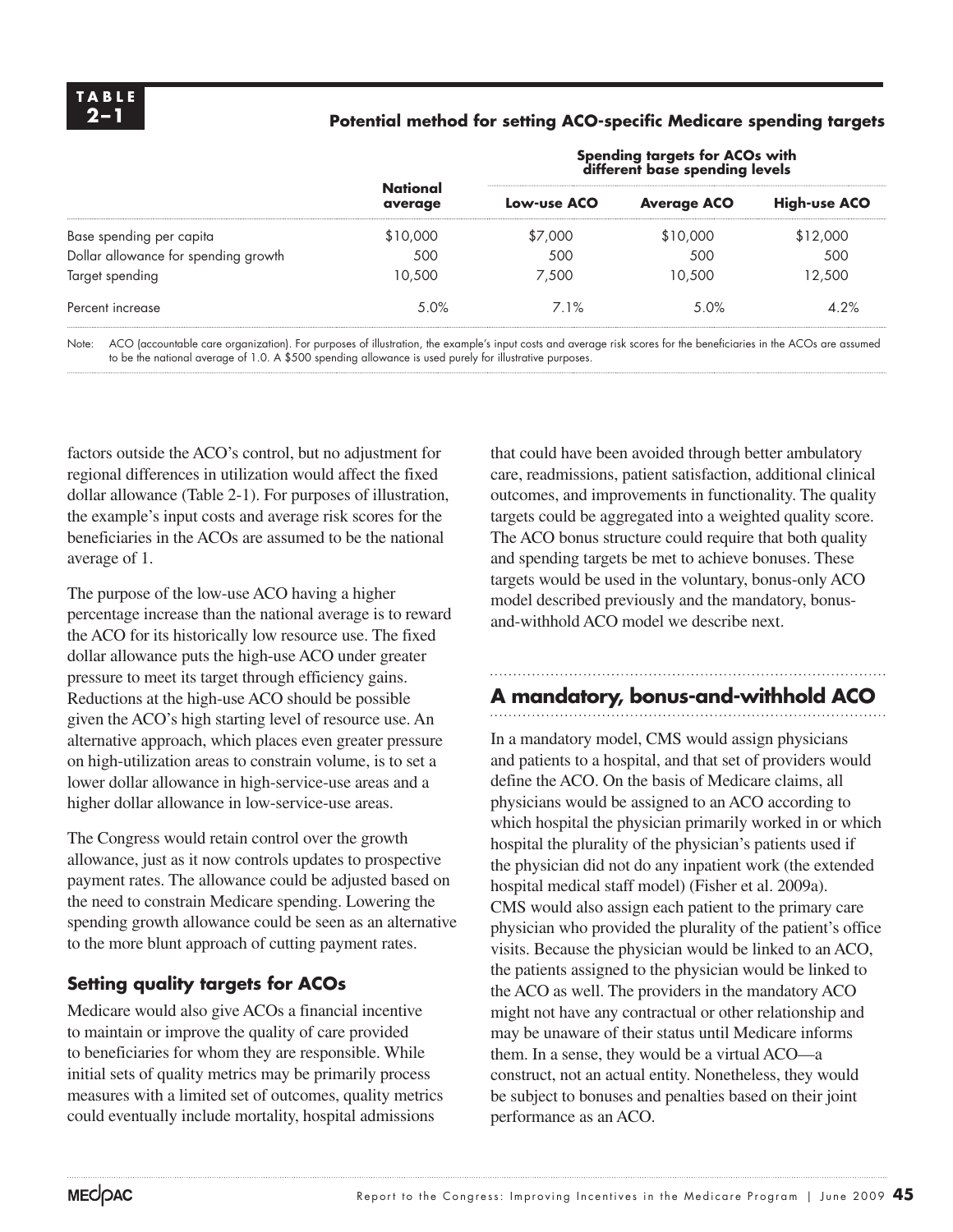#### **Potential bonus and penalty criteria for mandatory ACOs**

|       |                                      | Meets target in all three years                    | Mixed performance on target | Fails target in all three years    |
|-------|--------------------------------------|----------------------------------------------------|-----------------------------|------------------------------------|
| 흥     | Meets target in all three years      | Return withhold and<br>share of savings<br>(bonus) | Return withhold             | Withhold not returned<br>(penalty) |
|       | Mixed performance on target          | Return withhold                                    | Return withhold             | Withhold not returned<br>(penalty) |
|       | Fails target in all three years      | Return withhold                                    | Return half withhold        | Withhold not returned<br>(penalty) |
| Note: | ACO (accountable care organization). |                                                    |                             |                                    |

#### **Quality over three years**

Providers in mandatory ACOs would continue to receive FFS payments, subject to a withhold. Providers in the ACO would get their withhold back and receive a bonus only if they met quality and resource use targets. (These targets would be set in the same manner as described above for the voluntary, bonus-only ACO.) Figure 2-2 shows the conditions for receiving bonuses and withholds. If an ACO consistently (for three straight years in this design) met its quality and resource use targets, it would recover the withhold and receive a share of Medicare savings as a bonus. If its results were mixed for both

quality and resource use over those three years, the withhold would be returned. If the ACO failed to meet its quality target all three years, the withhold would not be returned, which would be a penalty.

An example of how the incentive to maintain quality and restrain resource use may work is shown in Table 2-2. Essentially, ACOs with higher quality and lower growth in resource use would be paid more than those with lower quality and higher growth in resource use. In the Table 2-2 example, the net Medicare payment differs by only \$200 per capita, but the difference in practice income would be

| TA B E |  |  |
|--------|--|--|
|        |  |  |

#### **2–2 Illustrative example of ACO withholds and bonuses**

| Quality<br>of care | <b>ACO</b> base<br>spending<br>in 2011                                              | <b>Target</b><br>spending<br>in 2012 | Actual<br>2012<br><b>FFS billing</b> | <b>Withhold</b><br>(10 percent) | <b>Bonus of</b><br>80 percent<br>share of savings | <b>Net</b><br><b>Medicare</b><br>payment |
|--------------------|-------------------------------------------------------------------------------------|--------------------------------------|--------------------------------------|---------------------------------|---------------------------------------------------|------------------------------------------|
| Good               | \$7,000                                                                             | \$7,500                              | \$7,000                              | \$700<br>(returned)             | \$400                                             | \$7,400                                  |
| Poor               | 7.000                                                                               | 7.500                                | 8,000                                | \$800<br>(not returned)         |                                                   | \$7,200                                  |
| Note:              | ACO (accountable care organization), FFS (fee-for-service). Spending is per capita. |                                      |                                      |                                 |                                                   |                                          |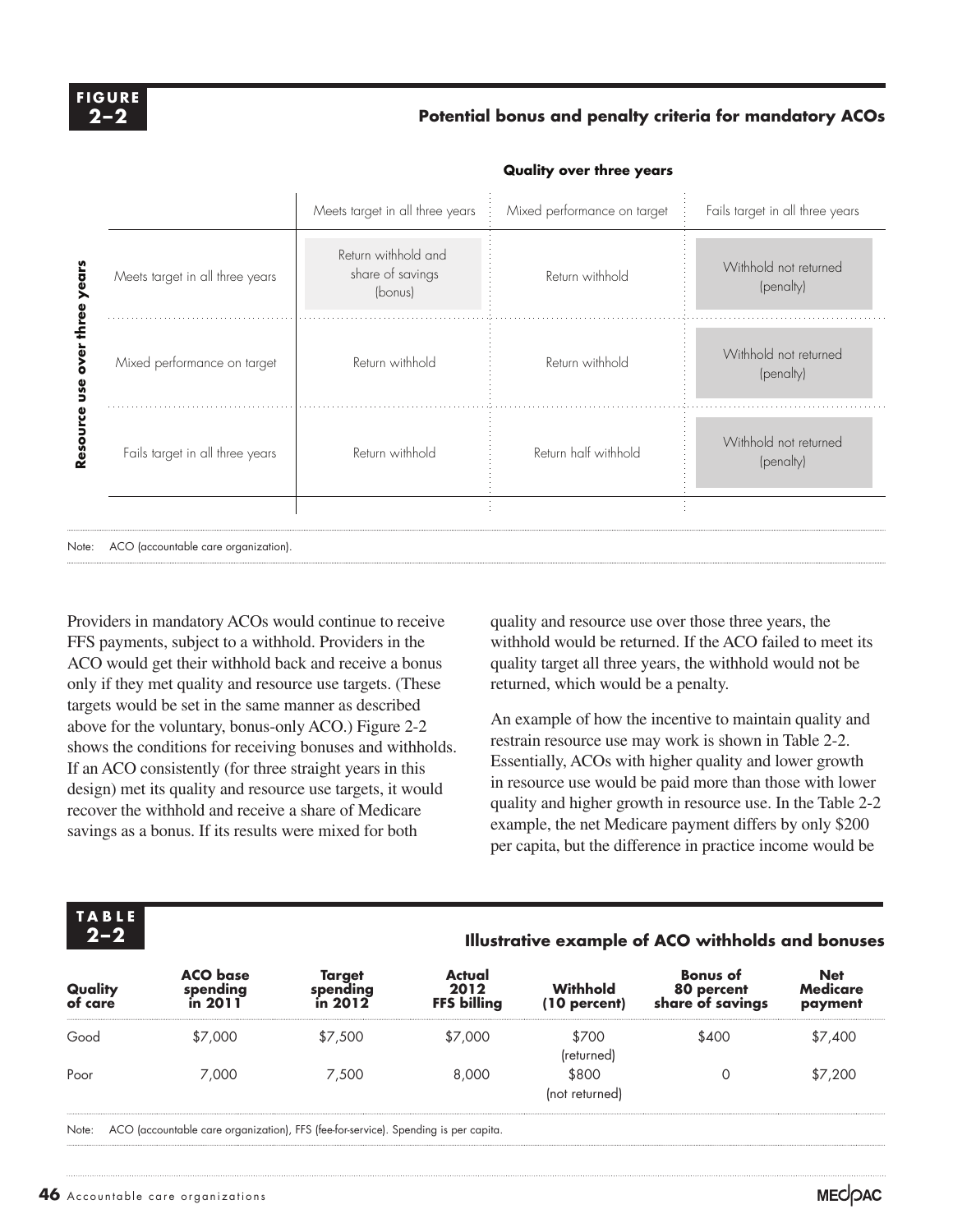

#### **2–3 A comparison of two types of accountable care organizations**

|                                                                                                                                                                                                                                                                                                                                                                                                                                                                                                                                                                                                                                                                                                                                                                                                                                                                                                   | Voluntary                                                                                                                                                       | <b>Mandatory</b>                                                                                                                                                           |
|---------------------------------------------------------------------------------------------------------------------------------------------------------------------------------------------------------------------------------------------------------------------------------------------------------------------------------------------------------------------------------------------------------------------------------------------------------------------------------------------------------------------------------------------------------------------------------------------------------------------------------------------------------------------------------------------------------------------------------------------------------------------------------------------------------------------------------------------------------------------------------------------------|-----------------------------------------------------------------------------------------------------------------------------------------------------------------|----------------------------------------------------------------------------------------------------------------------------------------------------------------------------|
| <b>Organization</b><br>characteristics                                                                                                                                                                                                                                                                                                                                                                                                                                                                                                                                                                                                                                                                                                                                                                                                                                                            | Physicians and hospitals choose to form ACO and be<br>held jointly responsible for the quality of care and the<br>level of spending on their Medicare patients. | All physicians and hospitals are assigned to virtual ACOs<br>and held jointly responsible for the quality of care and the<br>level of spending on their Medicare patients. |
|                                                                                                                                                                                                                                                                                                                                                                                                                                                                                                                                                                                                                                                                                                                                                                                                                                                                                                   | Model is dependent on physicians and hospitals<br>agreeing to form PHOs.                                                                                        | Physicians and hospitals are assigned to virtual ACOs.                                                                                                                     |
| Model requires waiting for PHOs to form.<br>Physicians and hospitals agree on how to share revenues,<br>or the government mandates a bonus structure.<br>ACOs have capability to make joint decisions.<br>Unorganized providers would remain outside the system.<br><b>Incentives</b><br>Only those that expect to gain from bonuses would be<br>likely to join.<br>Bonuses are given to top performers, while poor<br>performers face no penalties (or they will not join).<br>Difficult patients could be dropped or transferred to non-<br>ACO providers.<br>Providers face no risk.<br><b>Implications</b><br>Medicare continues to depend on restraining FFS payment<br>rates to make the system sustainable.<br>ACO bonuses would be funded with shared savings and<br>by restraining FFS rates. This would result in relatively<br>lower FFS rates than under a mandatory system given any | Implementation could encourage PHOs to form.                                                                                                                    |                                                                                                                                                                            |
|                                                                                                                                                                                                                                                                                                                                                                                                                                                                                                                                                                                                                                                                                                                                                                                                                                                                                                   |                                                                                                                                                                 | Medicare administers a system of withholds and bonuses.                                                                                                                    |
|                                                                                                                                                                                                                                                                                                                                                                                                                                                                                                                                                                                                                                                                                                                                                                                                                                                                                                   |                                                                                                                                                                 | Some ACOs have structures that allow joint decision<br>making. Unorganized providers face financial incentives<br>to develop structures for joint decision making.         |
|                                                                                                                                                                                                                                                                                                                                                                                                                                                                                                                                                                                                                                                                                                                                                                                                                                                                                                   |                                                                                                                                                                 | Everyone is subject to withholds and bonuses.                                                                                                                              |
|                                                                                                                                                                                                                                                                                                                                                                                                                                                                                                                                                                                                                                                                                                                                                                                                                                                                                                   |                                                                                                                                                                 | Bonuses are given to top performers and penalties are<br>applied to performers with low quality and high costs.                                                            |
|                                                                                                                                                                                                                                                                                                                                                                                                                                                                                                                                                                                                                                                                                                                                                                                                                                                                                                   |                                                                                                                                                                 | ACOs could drop patients, but another ACO would<br>continue to be responsible for cost and quality.                                                                        |
|                                                                                                                                                                                                                                                                                                                                                                                                                                                                                                                                                                                                                                                                                                                                                                                                                                                                                                   |                                                                                                                                                                 | Providers face some risk.                                                                                                                                                  |
|                                                                                                                                                                                                                                                                                                                                                                                                                                                                                                                                                                                                                                                                                                                                                                                                                                                                                                   |                                                                                                                                                                 | ACO incentives provide Medicare a strong lever-<br>possibly instead of restraining FFS rates-to induce<br>sustainability.                                                  |
|                                                                                                                                                                                                                                                                                                                                                                                                                                                                                                                                                                                                                                                                                                                                                                                                                                                                                                   | set level of Medicare spending.                                                                                                                                 | ACO bonuses would be funded by shared savings and<br>penalties for providers with poor quality and high costs.                                                             |
|                                                                                                                                                                                                                                                                                                                                                                                                                                                                                                                                                                                                                                                                                                                                                                                                                                                                                                   | There could be an increase in the ACOs' market power<br>engendering antitrust issues.                                                                           | There could be an increase in the ACOs' market power<br>engendering antitrust issues.                                                                                      |

Note: ACO (accountable care organization), PHO (physician–hospital organization), FFS (fee-for-service).

much greater. The practice with consistently poor quality delivers more services for less payment than the practice with good quality. Presumably, the poor-quality ACO has incurred higher costs in providing the higher volume of services than the good-quality ACO. Therefore, the income of the poor-quality ACO (lower revenue – greater cost) is much less.

The spending growth allowance could be set based on consideration of both the national projected rate of spending growth and the need to restrain the level of spending growth.

## **Comparing the voluntary and mandatory ACO models**

The characteristics and implications of the two ACO options are summarized in Table 2-3.

On the one hand, voluntary ACOs have to be organized before they can volunteer; thus, a voluntary model could take some time to get going and may never incorporate all hospitals and physicians. On the other hand, mandatory ACOs would include everyone but they would not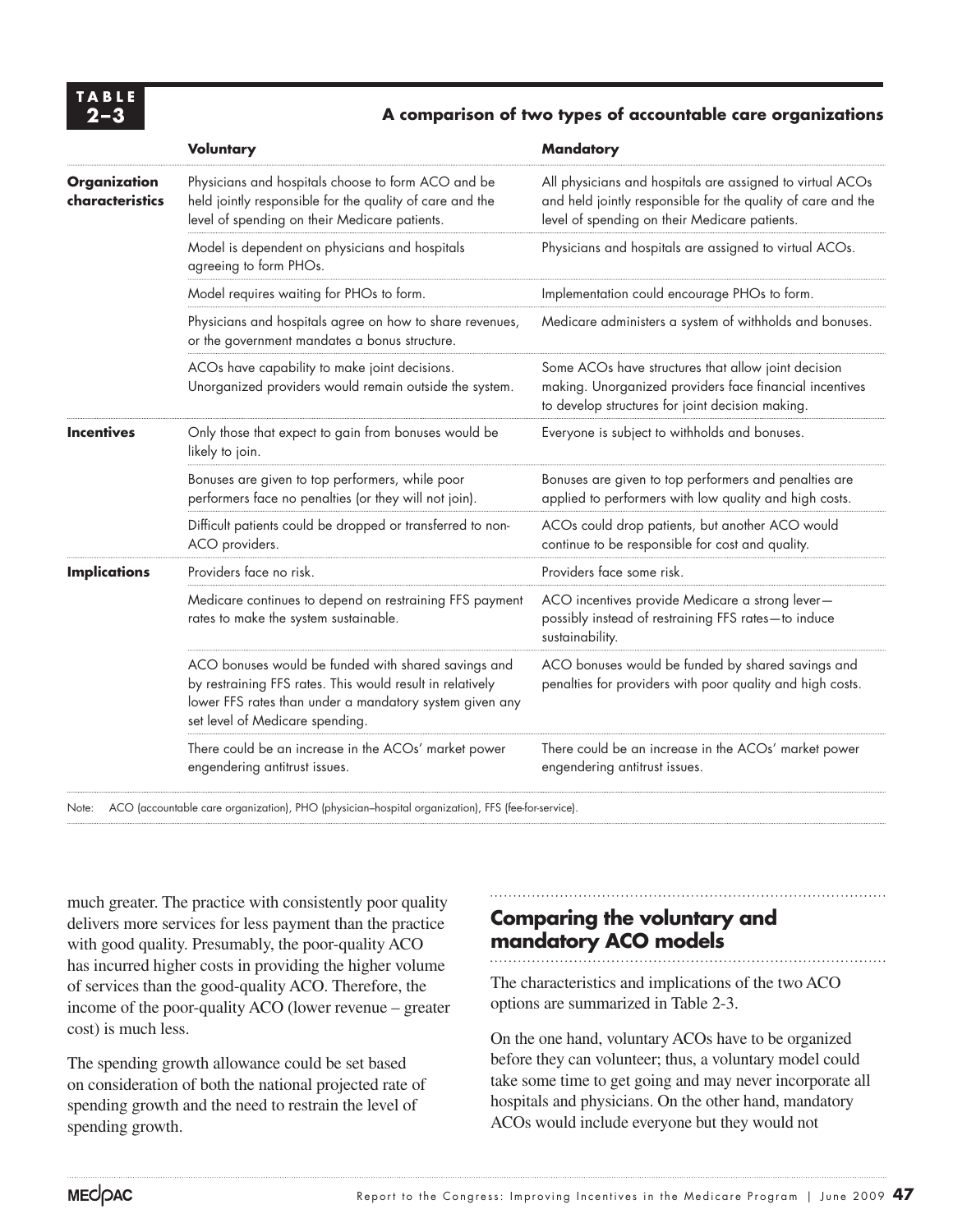necessarily be organized and could have difficulty reaching joint decisions. ACOs under this model would have a strong incentive to organize if they wished to be successful. Under either model, Medicare could decide how bonuses would be shared among the participants in the ACO. For example, to avoid conflict over how to divide bonuses, Medicare could give all providers a fixed percentage add-on to their FFS payments. The add-on percentage would be set so the aggregate of bonuses paid by Medicare to providers in the ACO would equal the ACO's share of savings.

The incentives would differ in the two models. Most proposals for voluntary ACOs have bonus-only incentive structures without penalties for poor performance; otherwise, few would be likely to volunteer. But for the very reason that voluntary ACOs might be more appealing—no downside risk—they may be less effective in achieving savings and changing inappropriate clinical practices. Some providers may form ACOs without any real structure for joint decision making and simply hope that their costs will be below target due to random variation or existing regional practice patterns. The incentives for the mandatory model can be stronger (e.g., include a withhold) because those ACOs do not have any choice; they are automatically included.

The implications of the two designs are very different. Remember that one motivation for talking about ACOs is to find a way to slow the growth in Medicare spending. The governing equation is:

Medicare spending  $=$  price  $\times$  volume

This equation means there is a trade-off between the two. Price, or volume, or both have to be constrained to constrain spending.

Under the voluntary model, there are weaker incentives to control volume because the program has to have weak or no penalties to attract volunteers—and even then, not all hospitals and physicians will join. Without strong incentives to restrain volume, there would need to be stronger restraint on FFS Medicare payment rates to reach a sustainable level of Medicare spending.

On the other hand, mandatory ACOs—because their incentives would include withholds—have stronger incentives to control volume. Penalties could be stronger and all hospitals and physicians are included, so incentives for volume control apply to everyone. As a result, there could be softer restraint on FFS Medicare payment rates in the mandatory model.

Reducing the growth of Medicare spending will involve either weak ACO incentives and relatively lower FFS Medicare payment rates or stronger ACO incentives and relatively higher FFS rates. Given a choice, if controlling volume means eliminating unnecessary care, that would be preferable to harsh constraints on FFS rates for all providers without regard to their efficiency or quality. Research on geographic variation suggests that the volume of supply-sensitive services could be lowered in high-use regions without harming the quality of care Medicare beneficiaries receive.

The Physician Group Practice (PGP) demonstration, as described in the text box, is one example of how a voluntary ACO program could be designed. It has achieved quality objectives, but there are questions as to whether the demonstration has generated savings for the Medicare program. Two limitations on the PGP incentives cited by PGP participants are that the PGP demonstration covered only a fraction of their patients and the initial demonstration period was only three years. (This period has been extended.) These considerations limit the participants' willingness to permanently change practice patterns and restrain capacity growth.

#### **Common design issues for voluntary and mandatory ACOs**

All ACOs would be required to have a panel of primary care physicians, specialists, and at least one hospital. In this section we address:

- how large an ACO's population of patients would need to be to distinguish actual improvement in ACO performance from random variation,
- what implications ACO size would have for the effectiveness of individual and joint incentives,
- why successful ACOs would need the ability to make joint decisions, and
- conditions that are necessary for ACOs to reduce overall Medicare spending.

#### **ACOs must include a large number of physicians to reduce volatility**

Per beneficiary spending is expected to vary across ACOs for two reasons. One reason is that random variation exists due to differences in patients' health not captured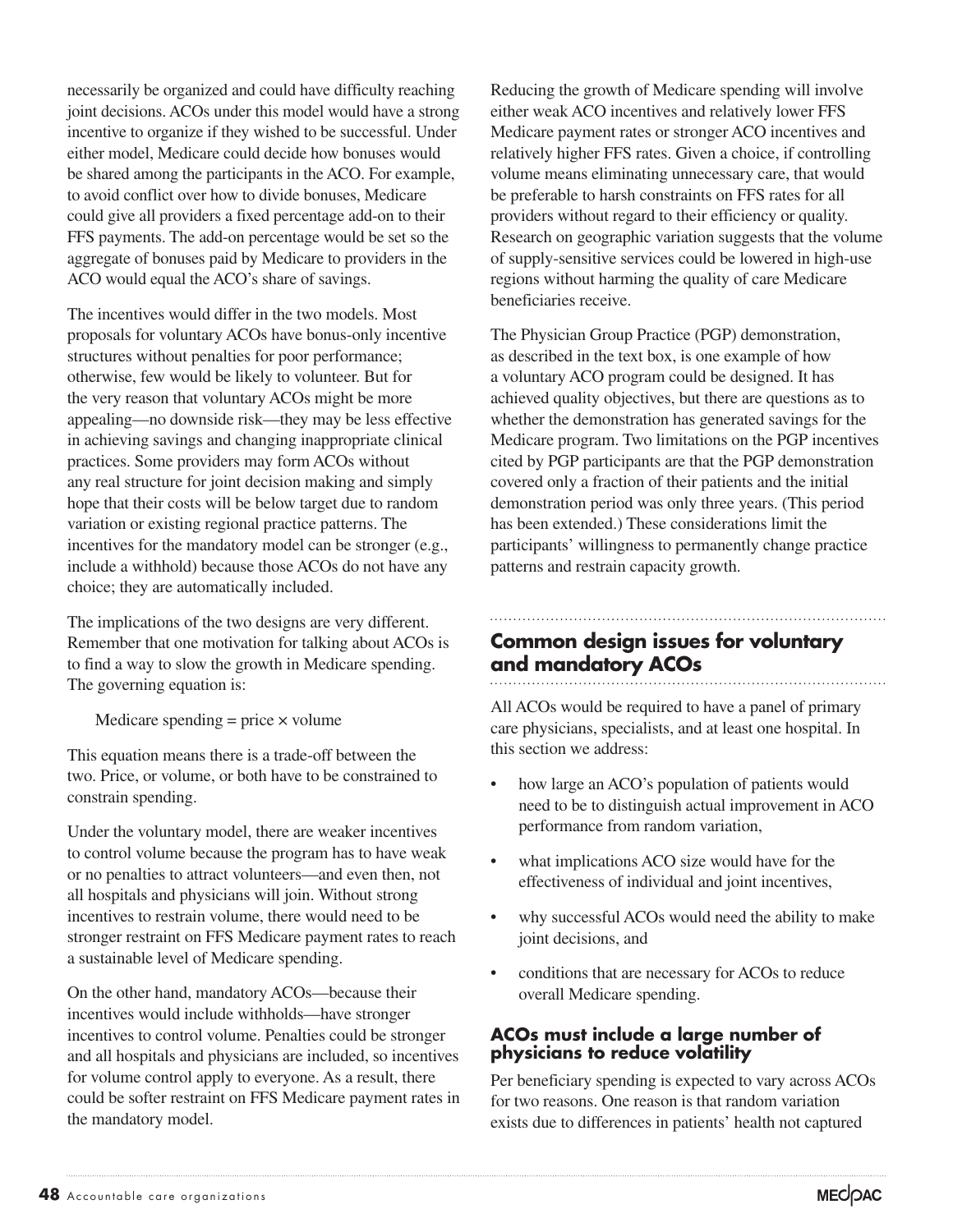## **The Physician Group Practice demonstration**

The Physician Group Practice (PGP)<br>
demonstration is one example of how a<br>
voluntary accountable care organization (ACO) demonstration is one example of how a program could be designed. The groups in the PGP demonstration are large, averaging 500 doctors and 22,000 beneficiaries. They also tend to be tightly managed groups that have the ability to take joint actions to change care protocols, improve quality metrics, and constrain capacity growth. Through the first two years of the program, the quality metrics have improved for all practices in the PGP demonstration. Many PGP sites improved in all four areas of care they monitor: diabetes, congestive heart failure, coronary artery disease, and preventive care (CMS 2008).

In contrast to the clear improvements in quality, it is questionable whether the PGP demonstration has saved money. While 4 of 10 PGP sites had low enough growth in risk-adjusted cost to qualify for bonuses, the finding of lower growth in cost depended on the accuracy of the risk adjuster.<sup>3</sup> After 2 years, 5 of the 10 PGP sites had unadjusted cost growth that was materially higher than their comparison groups, 4 had roughly equal cost growth, and only 1 had lower cost growth (RTI 2008). At 9 of the 10 PGP sites, patient risk scores grew faster than at the comparison sites, accounting for the difference between the unadjusted and risk-adjusted cost growth. There are three possible

explanations for the relative increase in risk scores at PGP sites. One possibility is that, after the PGP sites joined the demonstration, they attracted a greater share of the regions' very sick patients than previously. A second, unlikely, reason is that PGP sites did less to keep their patients healthy than the comparison sites. A third, perhaps more plausible, reason is that the increase in risk scores was due to better detection and coding of illness at the PGP sites.

PGP sites have an incentive to improve the completeness of their coding, and as patients visit physician offices for their preventive care—such as blood pressure screenings, foot exams, pneumonia vaccinations, cholesterol screening, colorectal screening, and mammography—physicians have the opportunity to detect and code additional conditions. When these screenings are increased, quality scores improve, but risk scores may also increase. Because the increased risk scores of patients at the PGP sites may be due to improved detection and coding of acute and chronic conditions, the evidence that the PGP demonstration has reduced the costs of care during its first two years is not definitive. CMS is aware of how rising risk scores could influence results and plans to limit how much changes in risk scores can alter spending targets for the fifth year of the CMS demonstration (Pilotte 2009). ■

by risk adjustment. The second reason is that differences are expected to exist among ACOs in improvements they make in practice patterns and capacity in response to incentives in the ACO payment structure. A successful ACO policy would enable physicians who improve their practice patterns and restrain capacity to have an effect on resource use that is large enough to be distinguished from random variation. Bonuses based on shared savings would then reflect actual earned changes in performance—and not just random variation.

#### **Random variation is substantial**

To evaluate how much random variation there is in overall Medicare spending for pools of Medicare beneficiaries, we examined data on extended hospital medical staffs

(EHMSs) that were compiled by researchers at Dartmouth. Under the EHMS model, each hospital is assigned an extended medical staff and a Medicare beneficiary population based on Medicare claims.4 Our objective was to see how much random variation existed in spending for patients treated by an EHMS from one year to the next. We found that even for EHMSs with 5,000 beneficiaries (which usually include more than 50 physicians) spending growth varied often from 5 percent above the national average growth rate one year to 5 percent below the national average the next. Even using a three-year moving average, we found that year-to-year spending for more than 15 percent of ACOs differed by more than 2 percent, presumably due to random variation.<sup>5</sup> The spending data we used were not risk adjusted.<sup>6</sup>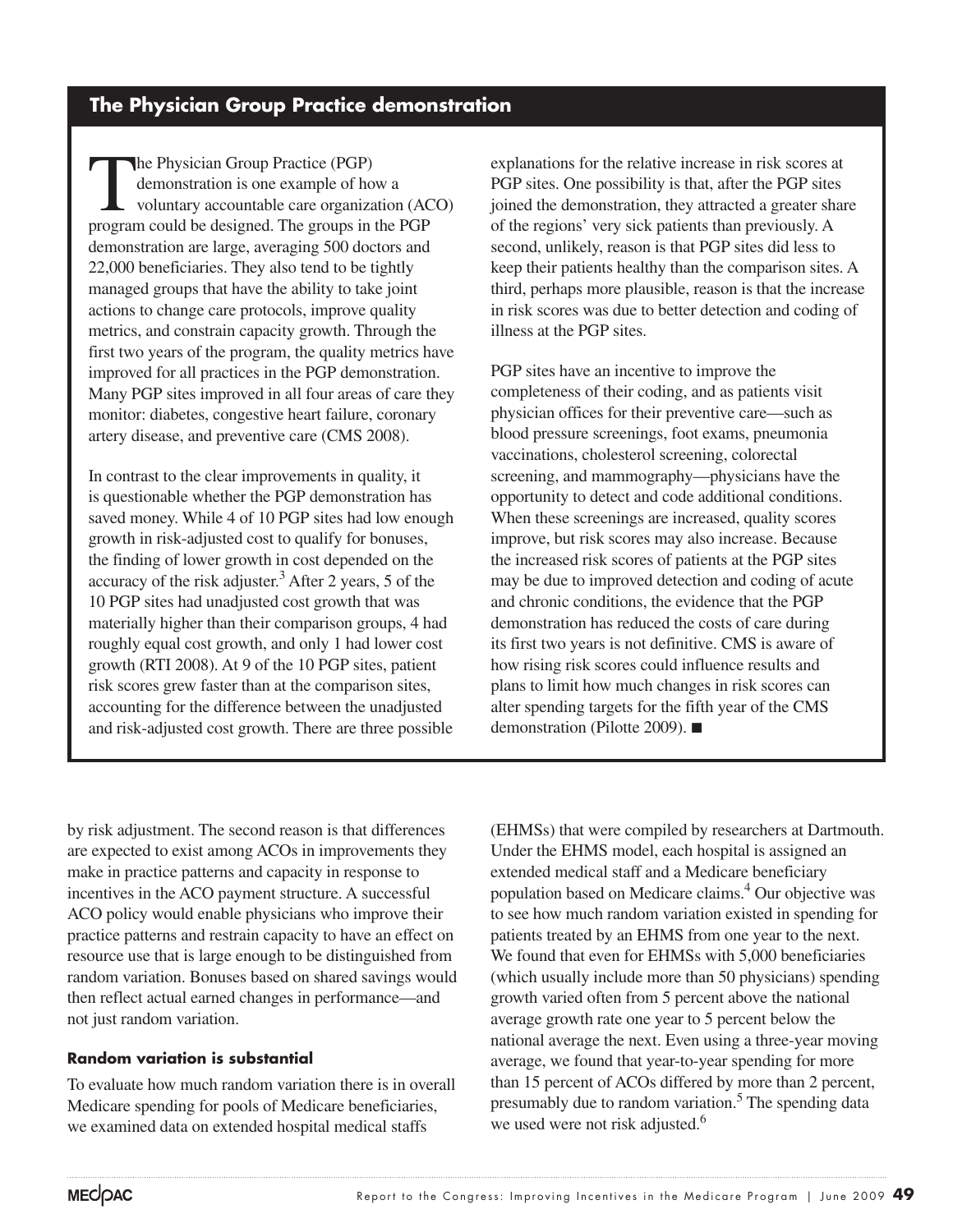

#### **2–4 Illustrative example of how ACOs would not have a material effect on a surgeon's financial incentive to conduct surgery**

| Incentive to perform an additional surgery |
|--------------------------------------------|
| \$1,000                                    |
| $-$ \$600                                  |
| \$400                                      |
|                                            |
| \$5,000                                    |
| $\div$ 50                                  |
| $\times 50\%$                              |
| $\times$ 80%                               |
| \$40                                       |
| \$360                                      |
|                                            |

Note: ACO (accountable care organization). We assume that whether or not the practice will get a bonus is not known at the time of the decision and is assumed to be 50 percent by the decision maker. Also, we assume a design in which the physician practice would receive 80 percent of any shared savings, but other percentages for both numbers would yield similar results.

#### **Measuring cost over three years could reduce random variation**

While spending typically oscillates between a rise in one year and a drop in another, EHMSs rarely stay below average spending growth for three years in a row due to random variation. Therefore, one way to significantly reduce the effect of random variation on bonus payments is to give bonuses only to ACOs that meet quality and spending targets every year for three years and assess penalties only on ACOs that fail to meet quality or bonus targets for three straight years. Each ACO would be evaluated annually to see if it is eligible for a bonus. The bonus would be a rolling average of its past three years' share of savings. From 2002 to 2004, only 5 percent of EHMSs had spending growth that was 2 percent above or 2 percent below the national average for three straight years. In the future, if ACOs have strong incentives to constrain costs, we would expect a larger share of providers to consistently have spending growth lower than the national trend. Any consistent change in spending growth that we observe after instituting ACO incentives is likely to be due to the effect of the incentives and not to random variation in costs.

One objective of an ACO is to promote care coordination and a shift to interventions that create long-term benefits for the patient. Ideally, to achieve this objective, an ACO policy would be designed to encourage physicians to

maintain a relationship with their patients and make clinical decisions aimed at improving the patient's short-term and long-term health. Under such a policy, a physician's bonus could be based on shared savings over a three-year period. For example, the bonuses a physician received in 2010, 2011, and 2012 would in part depend on the Medicare spending in those years for the patients assigned to that physician in 2010. The physician would be responsible for the patients assigned in 2010, even if the patients switched physicians (although not if the patient moved to a different market area). This arrangement would have several benefits, including:

- an incentive to maintain long-term relationships,
- an incentive to invest in health care interventions with long-run benefits,
- a reduced incentive to drop difficult patients, and
- a smoothing out of random variations in the ACOs' per capita Medicare expenditures.

#### **Large ACOs have small financial incentives for individual actions**

If Medicare policy required ACOs to have 5,000 or more patients to limit random variation, any financial incentives in these large ACOs would be split among at least 50 physicians. The result is that individual physicians would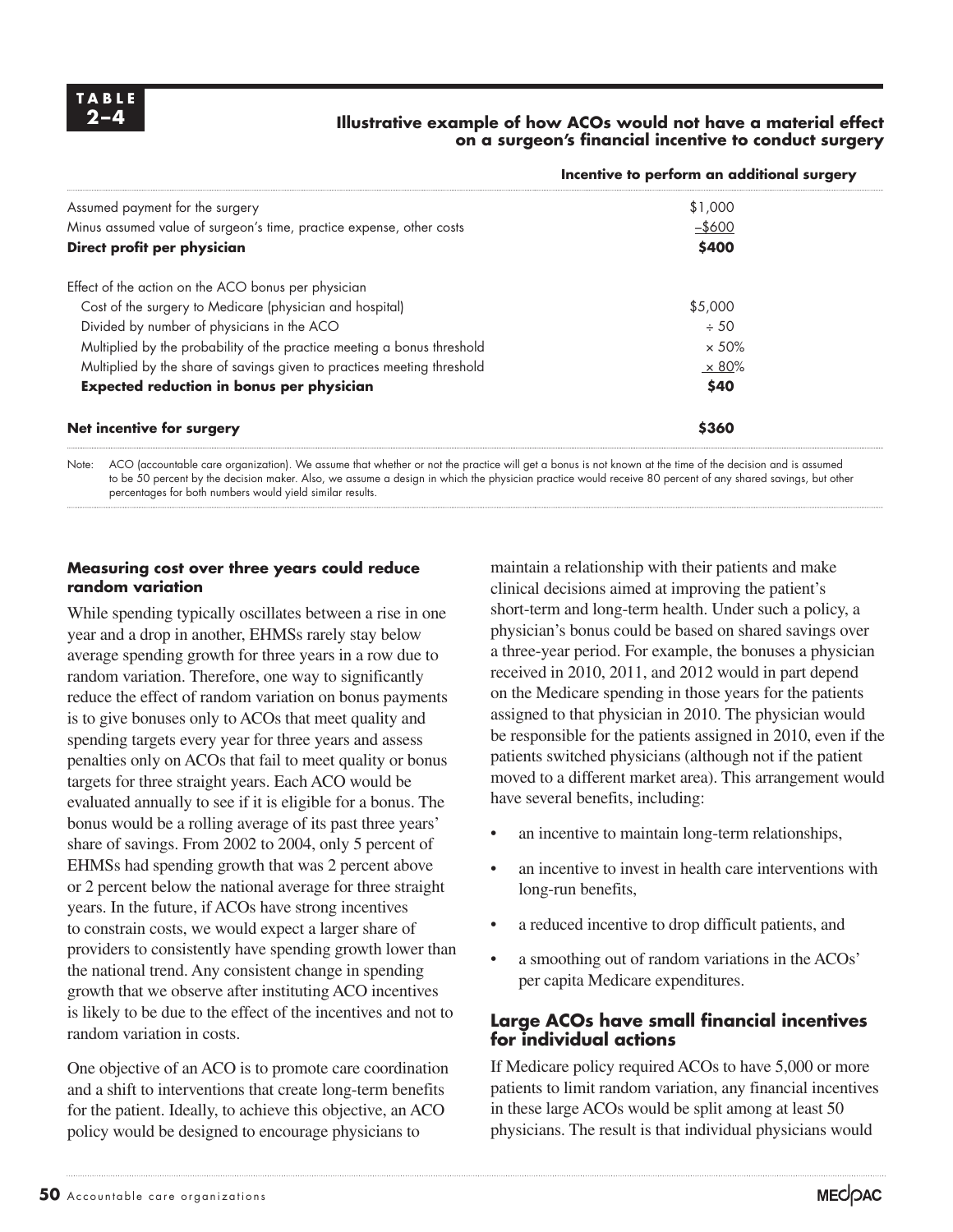#### **2–5 Illustrative example of ACOs' effects on capacity decisions**

|                                                                         | Individual action:<br>A physician in a<br>50-person practice<br>orders an MRI | <b>Capacity decision:</b><br>A 50-physician<br>practice leases<br>an MRI machine |
|-------------------------------------------------------------------------|-------------------------------------------------------------------------------|----------------------------------------------------------------------------------|
| Payment per MRI (all payers)                                            | \$500                                                                         | \$500                                                                            |
| Practice revenue from the action                                        | \$500                                                                         | $$500,000^{\circ}$                                                               |
| Minus practice marginal cost                                            | $-$ \$200                                                                     | $-$ \$450,000 <sup>b</sup>                                                       |
| Profit                                                                  | \$300                                                                         | \$50,000                                                                         |
| Divided by number of physicians in the ACO                              | $\div$ 50                                                                     | $\div$ 50                                                                        |
| Profit per physician                                                    | \$6                                                                           | \$1,000                                                                          |
| Effect of the action on the ACO bonus per physician                     |                                                                               |                                                                                  |
| Change in Medicare spending for ACO's patient population                | \$500                                                                         | $$250,000$ annually <sup>c</sup>                                                 |
| Divided by number of physicians in the ACO                              | ± 50                                                                          | ± 50                                                                             |
| Multiplied by the probability of the practice meeting a bonus threshold | $\times 50\%$                                                                 | $\times 50\%$                                                                    |
| Multiplied by the share of savings given to practices meeting threshold | $\times$ 80%                                                                  | $\times$ 80%                                                                     |
| <b>Expected reduction in bonus per physician</b>                        | \$4                                                                           | \$2,000                                                                          |
| Net incentive per physician                                             | \$2                                                                           | $-51,000$                                                                        |

Note: ACO (accountable care organization). We assume that whether or not the practice will get a bonus is not known at the time of the decision and is assumed to be 50 percent by the decision maker. Also, we assume a design in which the physician practice would receive 80 percent of any shared savings, but other percentages for both numbers would yield similar results.

a. Assumes 1,000 MRIs per year.

b. Includes lease and operating costs.

c. For illustrative purposes, assume a 50-physician practice would bill Medicare for 500 more MRI scans per year and bill private insurers for 500 scans for every additional MRI machine leased by the practice. Laurence Baker has estimated that the number of Medicare MRI scans increases by 733 for every additional MRI machine installed (Baker 2008). Therefore, an increase of 500 scans may be viewed as conservative.

have very little direct financial incentives to restrain volume because they would receive 100 percent of the revenue from increases in their patients' volume but only 2 percent (1/50th) of the ACO bonus from restraints in their patients' volume. This is a standard "tragedy of the commons" problem. Consider, for example, an ACO's interventional cardiologist who has a choice of performing a nonemergent surgical procedure (insertion of a stent) or treating stable angina medically (Weintraub et al. 2008). In the illustrative example in Table 2-4, the financial incentive to perform the surgery would be \$400—the interventional cardiologist's assumed direct profit on the surgery, net of opportunity costs. The surgery would also result in a reduction in the ACO's expected bonus. However, because the bonus reduction would be spread across the ACO's 50 physicians, the surgeon's loss would be only \$40, much less than the direct incentive to perform the surgery. Hence, the financial incentive in large ACOs for physicians to change their individual decisions affecting a single patient would be small.

#### **Large ACOs have large financial incentives for joint actions**

The ACO bonus structure is designed to affect group practices' joint decisions, such as those involving purchasing equipment or recruiting specialists. In a second illustrative example, we examine how the ACO bonus structure could reduce a practice's incentive to purchase or lease an MRI machine. Table 2-5 shows that for a physician in a group that owns an MRI machine, ordering an MRI for one patient results in a profit of \$6 for the physician, which is not fully offset by the reduction in the expected ACO bonus of \$4. For a physician in this group, a \$2 incentive exists for ordering an MRI. In other words, once a practice has sunk the fixed costs into a machine or a service, it is very difficult to counterbalance the financial incentive to use that machine as much as possible. However, it may be possible through the ACO bonus structure to reduce a practice's incentive to purchase or lease an MRI machine. In the second column in Table 2-5, we look at the decision to lease an MRI machine for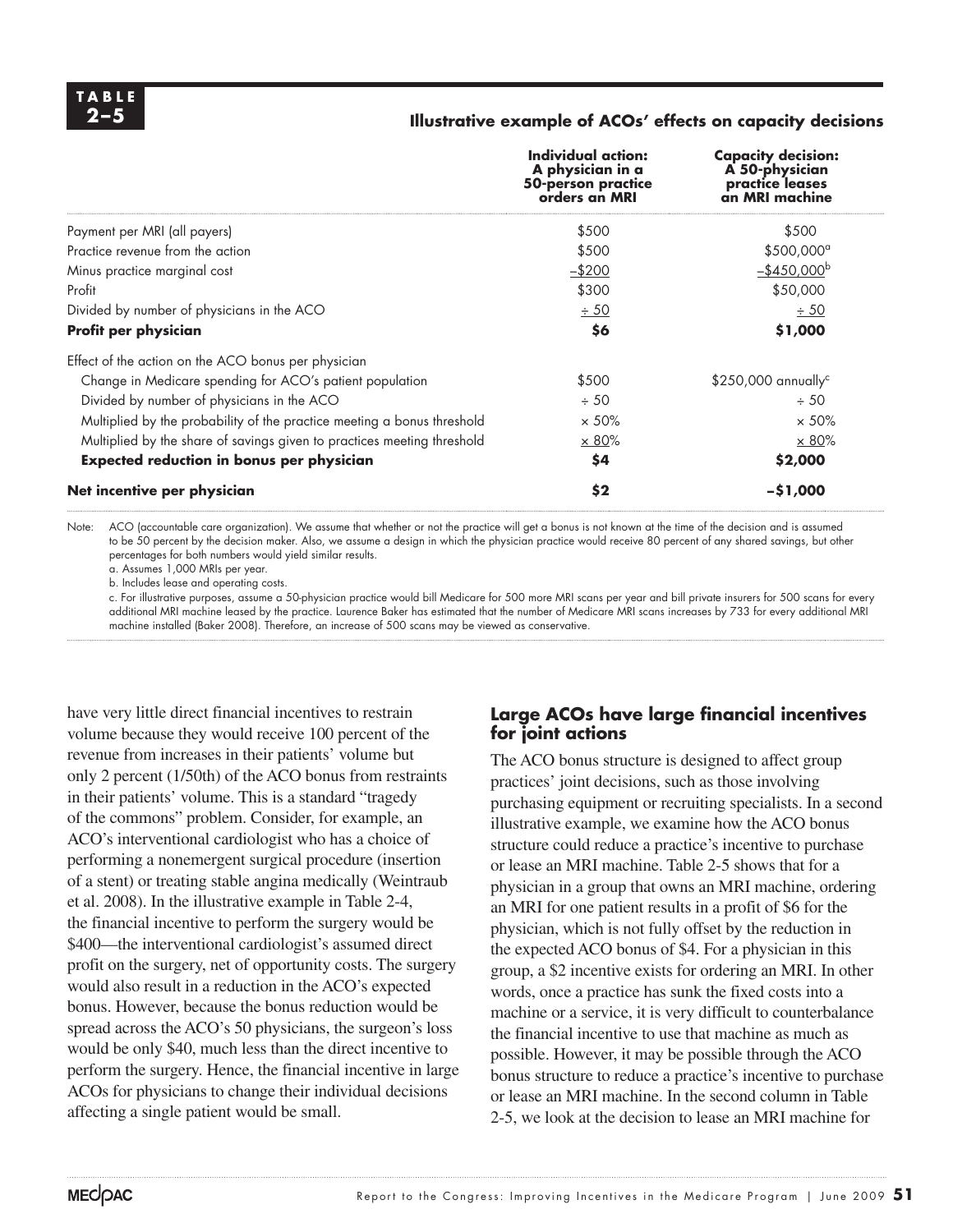the practice. In this case, the direct profit to the physician for leasing an MRI machine would be \$1,000, but it would be more than offset by the expected reduction in the ACO bonus of \$2,000 per physician. Hence, the physicians in the ACO would have an incentive to not lease the additional machine in this example. Creating this type of financial incentive for physicians to constrain capacity could generate shared savings for physicians and for the Medicare program and thus bend downward long-term trends in spending growth.

ACOs would also create incentives to improve coordination of care and management of chronic diseases. By maintaining the health of beneficiaries the ACO could prevent unnecessary admissions and relieve the need to build new capacity. Unlike the current FFS system, providers in an ACO would receive a financial reward for working together to maintain health and reduce the level of medical services needed.

If all payers adopted an ACO model, the potential for it to constrain capacity growth could be maximized. The state of Vermont is currently attempting to test this type of incentive system for both public and private payers. Without private payer involvement, the risk is that physicians' incentives to increase capacity for their privately insured patients would more than offset any incentives that the Medicare ACO provided to constrain capacity.

#### **Shared savings stem more from joint than from individual decisions**

One lesson from our illustrative examples is that the formation of ACOs should not be assumed to change an individual physician's behavior directly. The financial incentives would have to change joint practice-level decisions to be effective. Joint practice-level decisions that could be influenced by an ACO incentive include care protocols, equipment purchases, recruitment strategies, and incentive structures offered to physicians (e.g., do not tie physician income to increased revenue generation). For an ACO to have joint decision making, there would be a need for some type of formal organizational structure. For voluntary ACOs, such a structure would mean that individual physicians would have to give up some autonomy and make clinical practice and technology acquisition decisions jointly. An investment would likely need to be made in better data and collection systems to inform those decisions. For mandatory ACOs, a joint decision-making structure would need to be preceded by efforts to educate providers about how their compensation

depended on their ACO's collective results. For both voluntary and mandatory models, formal contracts, decision systems, and data systems would be critical to the ACO and its constituent providers' success.

Given the random variation in costs for small providers, we expect ACOs would need to have more than 50 physicians and more than 5,000 patients. In some cases, a large group practice would serve 5,000 or more patients. However, in small communities several practices across a region would need to band together to form an ACO organization to reach the 5,000-patient threshold.<sup>7</sup> It would be possible for ACOs to encompass large geographic areas or to encompass nonproximate areas. For example, hospitals that form a system and their associated physicians may all want to be considered part of the same ACO. In a state with only a few hospital systems, there could be just a few ACOs in the entire state. Agreements would have to be reached with most of the providers associated with those hospitals, whether or not there were existing contractual relationships, for the ACOs to be able to make joint decisions.

## **Under what conditions will an ACO policy reduce Medicare spending?**

One goal of the ACO model is to create an incentive for providers to reduce their rate of spending growth by restraining capacity and improving care protocols. These behavioral changes will generate a certain amount of savings. Medicare would pay providers bonuses equal to their share of the savings: 80 percent of the savings in our examples.

Spending may also change due to random variation. For an ACO with a small number of patients, it will be difficult to determine whether a reduction in spending trends is due to active efforts on the physicians' part or to random fluctuation in their patients' health. In a bonus-only model, an ACO policy will reduce Medicare spending only if Medicare's share of savings from behavioral changes is larger than the bonuses Medicare pays due to random variation. From a budgetary standpoint, volume constraint is the benefit of ACOs, and payments for random variation are the cost.

Currently, when a group of patients' use of services declines below national trends due to random variation, Medicare spends less—resulting in savings. For example, if a group of providers' payments were \$1 million below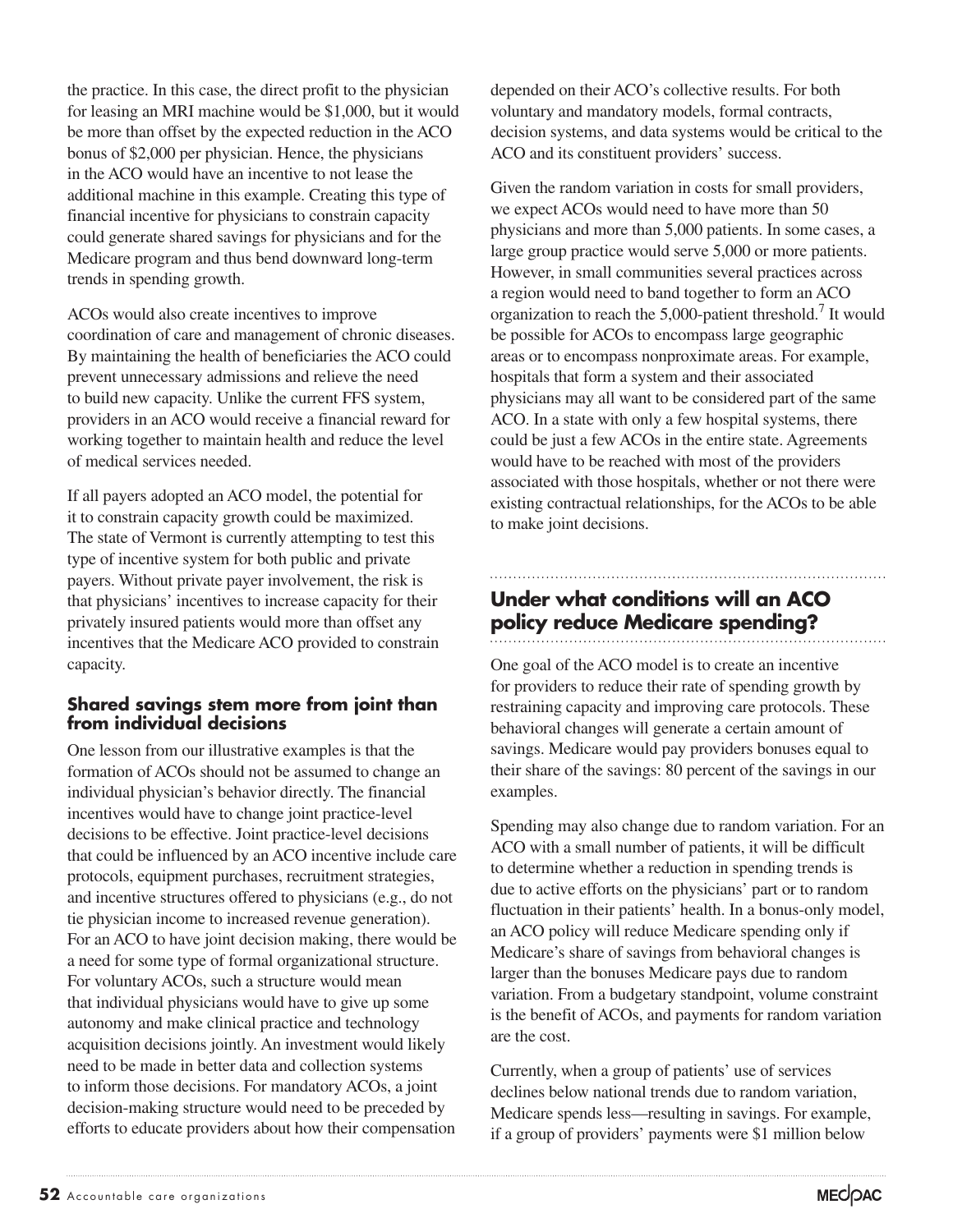the expected level due to random variation, then Medicare would save \$1 million. However, under the ACO model, if random variation drives down spending for an ACO's patients (a low-illness year), then the ACO and Medicare will share those savings. For example, a \$1 million random reduction in spending in an ACO shared-savings model could result in Medicare paying providers 80 percent of shared savings (\$800,000) purely for random variation.<sup>8</sup> That \$800,000 is the cost of the ACO model to Medicare. Because of the asymmetry of incentives in a bonus-only model, Medicare would not receive any offsetting revenues from penalties for random increases in an ACO's costs. The necessary condition for a bonus-only ACO policy to result in reduced Medicare expenditures can be stated as follows:

Savings from behavioral change  $\times$  (1 – ACO share of savings) > bonuses paid due to random variation

To increase the odds that an ACO policy saves Medicare money, the ACO needs to be designed to maximize the odds of positive behavioral changes and minimize the amount of bonuses paid for random variation. Several actions can be taken. First, random variation can be reduced by increasing the size of the pool of patients in the ACO. Second, performance can be calculated over multiple years to smooth out random variations. A third option is to reduce the share of the bonuses going to ACOs. However, reducing bonuses may not increase Medicare savings because reduced bonuses also may diminish the incentive for behavioral change.

One option that will almost certainly increase the odds that the program generates savings is to fund the bonus via a reduction in the update of FFS Medicare payment rates. This strategy would create immediate savings and could result in offering providers a larger share of savings (bigger bonuses), which would increase the odds of providers choosing to restrain capacity and volume growth.

## **How much uncertainty is there in projections of savings?**

Work by researchers at Dartmouth has shown that there are large regional variations in Medicare costs and cost growth (Fisher et al. 2009b). Because high costs do not appear

to be correlated with better quality, there is room for improvement in efficiency; that is, costs could be reduced without harming quality. While it is easy to conceptualize savings, it has historically been difficult to achieve them.

Research has shown that when an integrated delivery system is paid capitation it can reduce hospital admissions and the overall costs of care (Baker et al. 2000, Newhouse 1994). However, these examples often represent situations in which the incentive to restrain costs is strong (i.e., capitation) and a large share of a practice's patients are under this incentive.

Attempts to reduce costs with more modest incentives via paying for improved preventive care, care coordination, and disease management have had mixed results at best. They may improve care, but a reduction in overall government expenditures appears to be a difficult objective to achieve (see Chapter 8 in this report) (Cohen et al. 2008, Damberg et al. 2009, Russell 2009). While the literature often finds that the interventions improve health and are worth the additional cost, they nevertheless find that these interventions cannot be counted on to reduce health care spending. Several hypotheses for why spending constraint goals were rarely met have been cited, such as the small size of bonuses, the small share of a practice's patients affected by the programs, the lack of active involvement of physicians, and a lack of clear spending targets. Even the PGP demonstration, which has active physician involvement, has not definitively shown savings in its first two years (see text box, p. 49).

Any projections of savings from the formation of ACOs are subject to a high degree of uncertainty. Given the uncertainty surrounding the savings from ACOs, the ACO should be viewed as one of a series of initiatives that could improve the efficiency of health care delivery.

## **How would ACOs relate to other MedPAC policy initiatives?**

MedPAC made several policy recommendations last year that could intersect with the ACO model, including recommendations on medical homes, bundling, readmissions, and informing physicians about resource use. The ACO concept is consistent and in some cases complementary with these initiatives. It is possible for CMS to explore several of these options through pilots or demonstrations and ultimately design payments around a subset of the various options.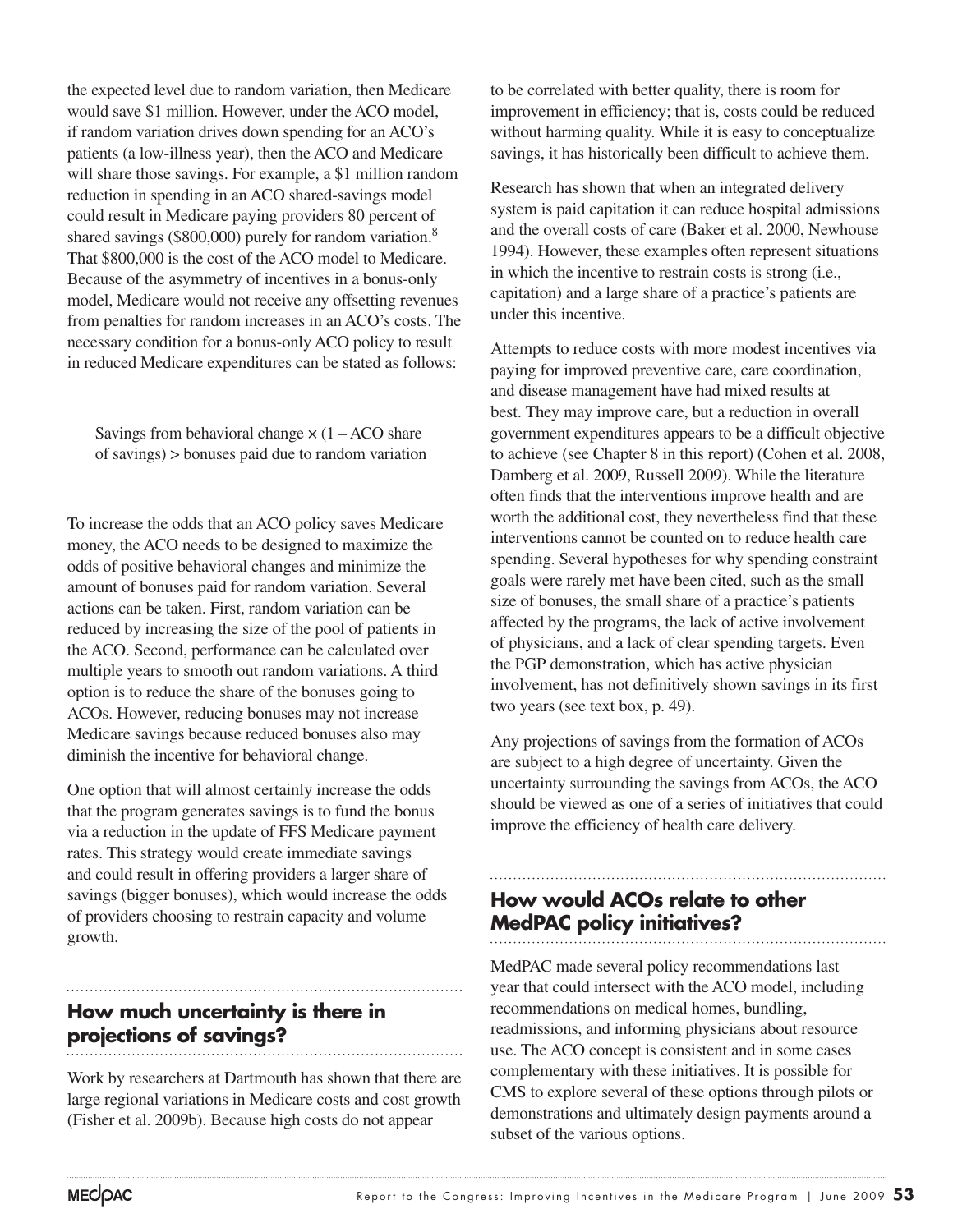## **Medical homes as ACO building blocks**

In our June 2008 report, the Commission recommended a pilot project to test the concept of "medical homes" (MedPAC 2008). In our vision, a medical home is a medical practice that is paid a fixed monthly fee in addition to FFS payments. It is expected to furnish primary care, conduct care management, have a formal quality improvement program, have 24-hour patient access, maintain advance directives, and maintain a written understanding with each beneficiary that it is the patient's medical home.

Given the large number of solo and small primary care practices in the United States, many medical homes would have far fewer than 5,000 Medicare patients, so annual Medicare spending per patient would vary widely. The effect of random variation on spending would be too large to be offset by savings achieved through more efficient clinical practices. Hence, paying bonuses based on changes in spending growth would be difficult for medical homes. However, because average spending per Medicare patient becomes more stable as the number of patients increases, an ACO formed around a set of multiple medical homes could effectively earn a bonus or absorb a penalty based on resource use. (Resource use would include any per member per month medical home payment.) The state of Vermont plans to test this type of ACO—patients are assigned to medical homes and sets of medical homes are coupled with a hospital to become an ACO. The primary care physician receives one payment for serving as a patient's medical home and shares in the ACO's bonus or penalty, depending on the collective quality and spending results achieved by the entire ACO.

#### **Bundling**

In our June 2008 report, the Commission recommended a pilot to test the feasibility of bundling physician and hospital payments associated with a hospitalization episode (MedPAC 2008). The intent of bundling is to align provider incentives around a costly episode of care to encourage greater coordination of care and reduce the use of low-value services. One potential difficulty with a bundling proposal is that physicians will have a new incentive to increase low-severity admissions. They would profit because the payment amount they received would cover a patient with average resource needs, whereas the low-severity patient they admitted would require low time commitments from the physician. The incentive to keep marginal cases out of the hospital would decrease. In contrast, the ACO creates an incentive to reduce

unnecessary admissions. Therefore, the ACO may be seen as a necessary counterweight to the effect that bundling would have on the number of admissions.

#### **Readmissions**

ACO incentives complement the incentive in the Commission's readmission policy recommended in June 2008 (MedPAC 2008). The readmission recommendation creates a penalty for hospitals (but not physicians) with high readmission rates. Under the ACO model, physicians as well as hospitals are rewarded if a reduction in readmission rates leads to lower annual spending per beneficiary. By aligning physician and hospital incentives to reduce readmissions, the ACO policy coupled with a readmission policy could have a larger effect than either policy on its own.

#### **Resource use reporting**

In 2005 and 2008, the Commission also made a recommendation for CMS to inform physicians of their resource use over time (MedPAC 2008, MedPAC 2005). A crucial first step in any ACO model would be for CMS to inform the physicians and the hospital of what claims data say about their historical relationships with other providers, their patient population, and Medicare payments and quality measures for that population. Under a voluntary model, hospitals and physicians could use this information to decide if they wanted to volunteer to be considered an ACO. Under the mandatory model, in which CMS assigns physicians to a hospital and patients to physicians, the physicians would be made aware of whom they were associated with and the ACO's cost and quality levels relative to targets. Physicians might then change their referral patterns or affiliations.

Some maintain that simply informing physicians of where they stand in relation to other physicians and their affiliated hospitals could have a salutary effect. If informed that their assigned ACO was providing poorquality care, the physicians might want to change the ACO they were affiliated with or take initiatives to improve the care provided by the ACO to which they were assigned. However, others may argue that the effects of information alone may be transitory and will not result in large permanent changes in practice patterns.

#### **How do ACOs fit along the continuum from FFS to Medicare Advantage plans?**

FFS Medicare has an inherent incentive to increase the volume of service provided to each patient and represents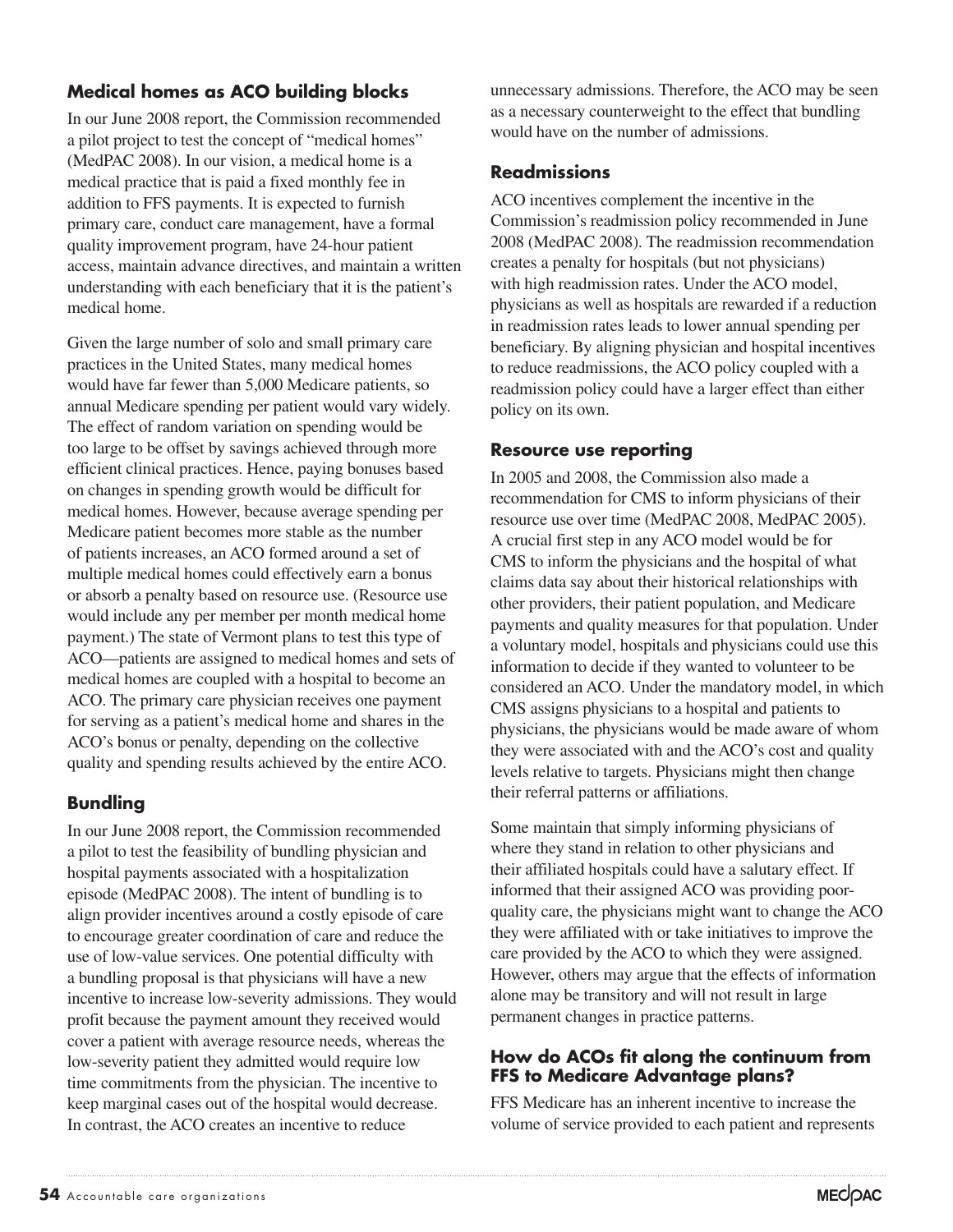#### **2–6 The continuum of incentives to control volume**

| <b>Characteristics</b>              | <b>FFS</b>                            | <b>Voluntary ACO</b><br>(bonus only)                             | <b>Mandatory ACO</b><br>(bonus and withholds)                | <b>MA</b> plan                                                    |
|-------------------------------------|---------------------------------------|------------------------------------------------------------------|--------------------------------------------------------------|-------------------------------------------------------------------|
| Incentive to<br>constrain cost      | Rewards increases in<br>volume        | Limited rewards tied to cost<br>and quality                      | Limited rewards and<br>penalties tied to cost and<br>quality | Plans are rewarded for<br>lower volumes                           |
| Patient choice                      | Patients free to<br>choose physicians | Patients free to choose<br>physicians                            | Patients free to choose<br>physicians                        | Plans can constrain choice                                        |
| Physician control<br>over referrals | Limited influence                     | Limited influence                                                | limited influence                                            | Plans can control referrals                                       |
| Insurance functions                 | None                                  | None                                                             | None                                                         | Negotiates rates<br>Processes and pays claims                     |
| Provider risk                       | No financial risk for<br>providers    | No financial risk for<br>providers                               | Limited financial risk for<br>providers                      | Full insurance risk                                               |
| Medicare funding                    | <b>Standard FFS</b>                   | Bonuses funded by shared<br>savings and restraining FFS<br>rates | Bonuses funded by shared<br>savings and withholds            | Based on administratively<br>set benchmarks and the<br>plan "bid" |

#### **Type of payment system**

one end of the payment spectrum. Medicare Advantage (MA) plans are fully capitated, have a strong incentive to constrain volume, and represent the other end of the spectrum. ACOs lie in the middle of the spectrum. ACOs still receive FFS payments per unit of service but would face a separate system of incentives to improve quality and constrain volume, potentially resulting in lower overall Medicare spending. ACOs differ from MA plans in that ACOs would not take substantial actuarial (or insurance) risk and would not be burdened by the insurance functions of negotiating rates and paying claims.

Because ACOs would still be paid on a FFS basis, the financial risk of very sick (costly) beneficiaries would not be borne solely by the ACO. In the bonus-only model, Medicare takes on all the risk; in the model with withholds, the provider's risk is limited to the loss of a withhold. The distribution of payment models along the spectrum of incentives to constrain volume is shown in Table 2-6.

As Table 2-6 illustrates, ACOs would be able to incorporate some incentives to restrain volume without constraining patients' choice of physician. They also would be easier for providers to operate because the providers in an ACO would not have to negotiate prices or pay claims.

## **ACOs' relationship with private insurers**

The main mechanism for ACOs to achieve savings is through constraining capacity. The incentive to constrain capacity will hinge on whether physicians face similar incentives from private payers. If private payers continue to pay on a FFS basis without the carrots and sticks of an ACO to lower resource use, Medicare may not have sufficient market power to offset the inducements afforded by the private sector's unencumbered FFS payments. Therefore, the ACOs should be structured so that private insurers find it attractive to set up bonuses based on ACO resource use.

The ACO bonus structure would create incentives for building systems, and systems would come with enhanced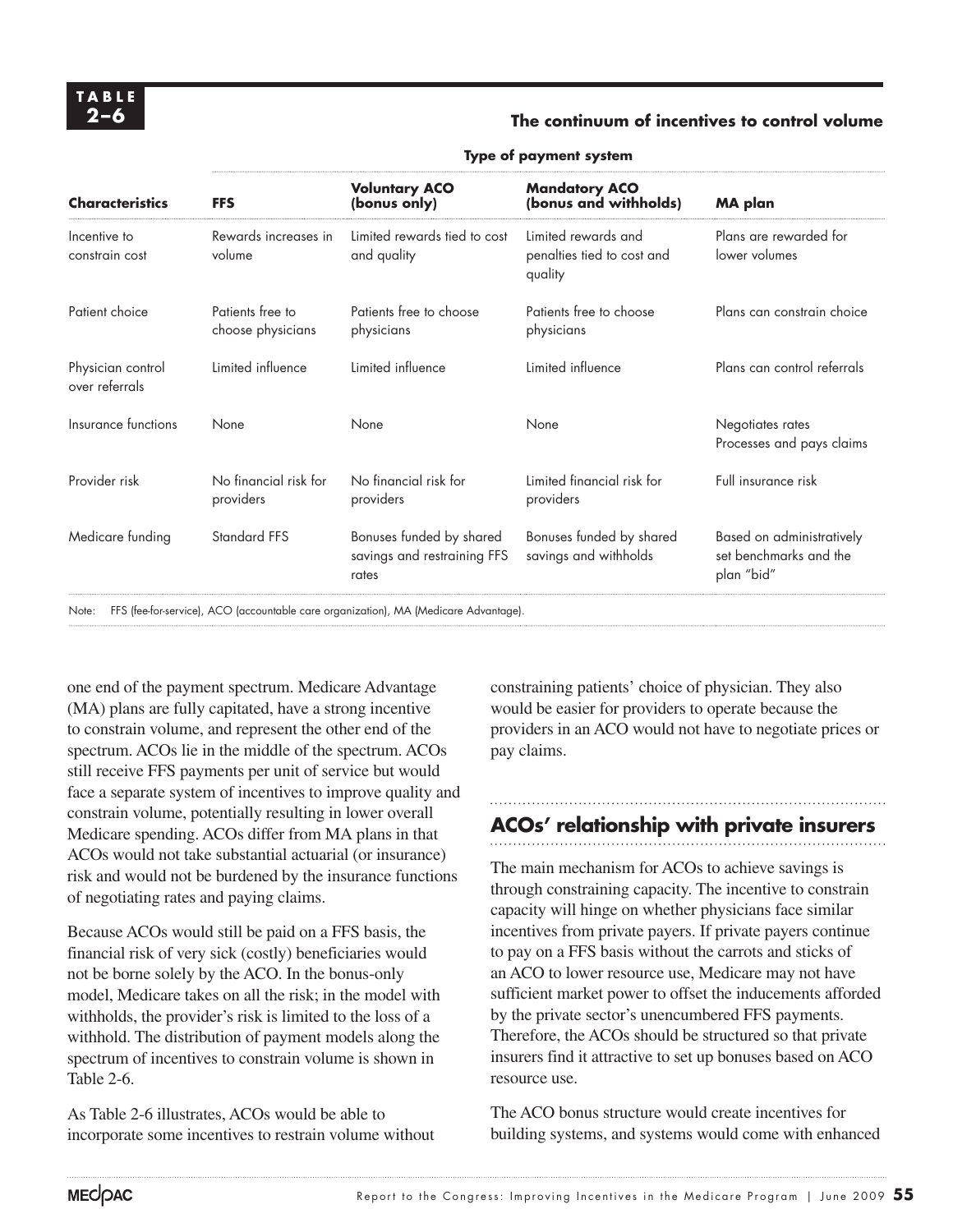market power. One danger is that physician groups consolidate into larger entities and use this negotiating power to increase prices charged to private insurers. There would need to be some protections for the privately insured patients when their insurers negotiate with large, dominant integrated providers.

## **Conclusions**

ACOs could create incentives for improving quality and constraining costs, but they will not be a simple solution to Medicare's quality and budgetary problems. Providers in a successful ACO will need a mechanism to jointly decide on care protocols and capacity building. They will also need to develop a degree of coordination and systems thinking that is currently lacking in many health care markets. We are concerned that this level of joint decision making may be difficult to achieve in a mandatory model in which providers are placed together without having agreed on a system of common governance.

ACOs' incentives are tied to quality and spending targets. The spending targets will have to be based, at least in part, on a given ACO's spending history. On the one hand, if targets were based purely on national averages, there would be few participants from high-cost areas, and Medicare spending would have a substantial likelihood of increasing for participants in other areas. On the other hand, using an ACO's historic spending alone would raise questions of equity. One approach to balance these concerns is to set an ACO's spending target equal to the sum of the ACO's historical spending and an allowance for spending growth. Medicare could set a single national growth allowance, or Medicare could set lower allowances in high-service-use areas and higher allowances in lowservice-use areas. This approach could allay the equity concerns to some extent and eventually compress regional variation in spending per capita.

The PGP demonstration has shown that ACO-type incentives can lead to improved quality scores, but it has also illustrated the difficulty of restraining Medicare cost growth. However, the success of ACOs over time could be greater than early PGP results might indicate. If incentives to constrain volume growth were implemented by more

payers and offered nationally, innovations that reduced the cost of care might be more actively developed. So far, because providers do not have a strong incentive to control volume growth, there is no market for innovations that do so. ACOs could supply the stimulus for such innovations.

ACOs' odds of success could also be improved by giving providers clear spending targets, increasing the share of patients subject to the incentive (e.g., by involving private payers), and increasing the size of the incentives for meeting targets (by restraining FFS rates and putting some of the savings toward bonuses). The latter step will especially be needed in a system of voluntary, bonus-only ACOs both to ensure Medicare savings in light of random variation and to create bonuses large enough to induce significant change.

One of the ACOs' primary mechanisms for restraining spending growth could be limiting the growth in the supply of specialists and expensive capacity. Research shows that supply-sensitive services (e.g., those services that are correlated to the supply of specialists and health system capacity) account for much of the difference between high- and low-spending areas of the country (Dartmouth 2009). If ACOs can limit the growth in capacity and reduce unnecessary services, they might be able to create efficiency gains, which could be shared by providers and the Medicare program. ACOs that prove they can generate bonuses for physicians through efficiency gains and high-quality care for patients will attract physicians and increase their market share. However, ACOs would have to be evaluated over the long term, because capacity changes will not happen overnight. Given the track record of various interventions, we need to project the success of future interventions with an acknowledgment of uncertainty and with a certain amount of humility.

For Medicare to become sustainable, the delivery system has to change. ACOs could prove to be an important catalyst for delivery system reform by creating incentives for increased organization and joint decision making. However, several issues must be resolved in creating an initial set of incentives that are strong enough to overcome the existing incentives in the FFS system to drive up volume. Long-term sustainability may require refining ACOs' incentives as they evolve. ■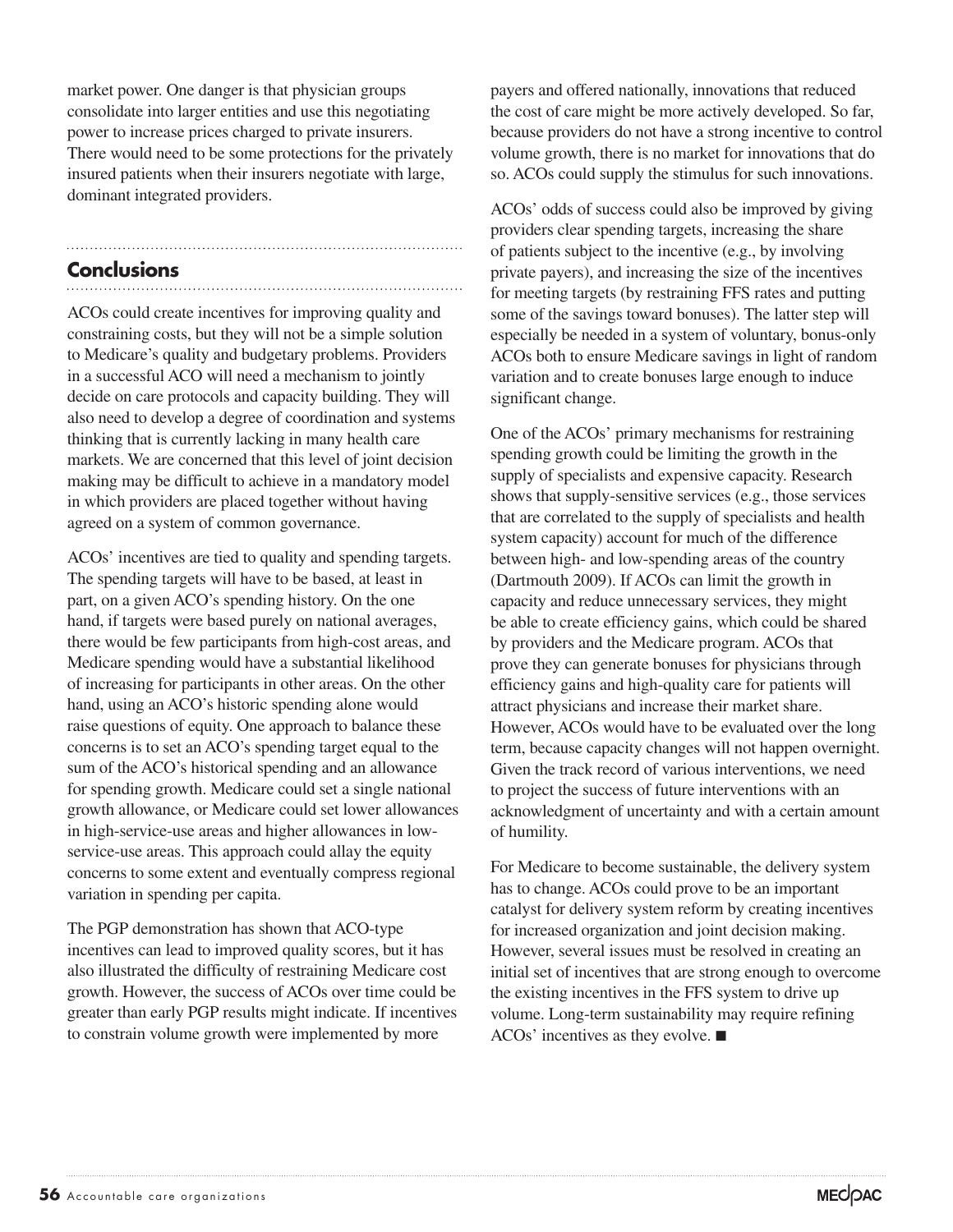## **Endnotes**

- 1 In the past, we have considered ACOs without a hospital as an option. We include hospitals in the ACO definition here for three reasons. First, care coordination will require hospitals and physicians to work together. Second, we think joint decisions will be important for ACOs' success, and hospitals may have the convening power to bring parties together. Third, a significant amount of anticipated savings would be expected to come from reducing preventable hospital admissions and reducing readmissions. Hospitals will face these revenue losses and will want to share in the savings. Otherwise, they might raise strong objections to any ACO program.
- 2 Under a system of voluntary ACOs, it would be imprudent for Medicare to set higher base FFS Medicare payment rates for providers in ACOs than for other providers, as the higher rates would encourage providers to join an ACO, even if they were not committed to improving the efficiency of care.
- 3 To qualify for bonuses, PGP sites had to have risk-adjusted cost growth that was more than 2 percent lower than the comparison group.
- 4 Physicians with inpatient work are assigned to the hospital where they do the most inpatient work. Physicians without inpatient work are assigned to the hospital where most of their patients are admitted. Patients are assigned to physicians according to which physician provides the plurality of their primary care visits.
- 5 The amount of variation might diminish over time as ACOs were held accountable for their population's Medicare spending. Current patterns reflect today's FFS system; no population is assigned, no measurement is made, and there is no accountability.
- 6 The risk adjustment is not expected to significantly reduce volatility because we are examining changes in average cost per beneficiary from one year to the next in the same ACO. Because the pool of patients is not expected to change significantly, we do not expect significant shifts in risk scores that could explain significant shifts in costs. In contrast, if we based penalties and rewards on cross-sectional comparisons of ACOs, risk adjustment would be more important.
- 7 According to the Dartmouth data analysis, 4,658 single hospital EHMSs could be defined, of which 1,736 would have an assigned patient population of 5,000 or more and could meet our definition of ACOs. Those large ACOs would account for about 78 percent of Medicare beneficiaries (Dartmouth 2009). The number of large ACOs and the share of Medicare beneficiaries in ACOs could increase if the physicians and hospitals in several small communities banded together to become "system ACOs."
- 8 In our examples, we assume providers retain 80 percent of shared savings, while others have suggested a 50 percent shared-savings model. Providing a larger share of the savings to physicians and hospitals increases the magnitude of the incentive to change capacity and care protocols.